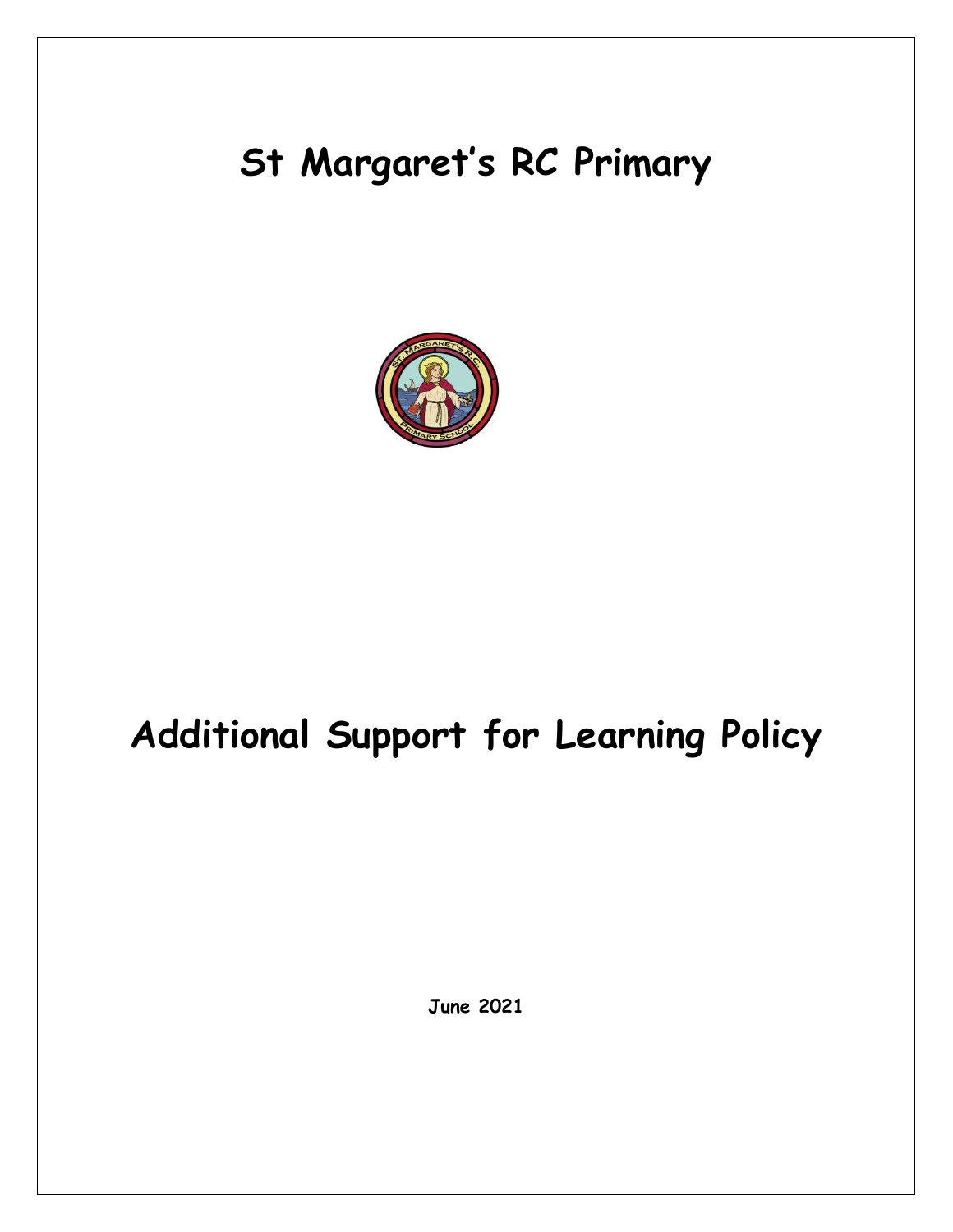#### **Section 1 - Additional Support Needs and Development of this Policy**

*A child or young person has additional support needs 'where, for whatever reason, the child or young person is, or is likely to be, unable, without provision of additional support, to benefit from the school education provided or to be provided for the child or young person'.*

Education (Additional Support for Learning) (Scotland) Act 2004.

#### **Additional Support Needs**

The following quote defines the term additional support needs. It is taken from the code of Practice and emphasizes the wide range of factors which may give rise to additional support needs.

*The Additional Support for Learning Act introduces a new framework for supporting children and young people in their school education, and their families. This framework is based on the idea of additional support needs. This new term will apply to children and young people whom, for whatever reason, require additional support, long or short term, in order to help them make the most of their school education. Children and young people may require additional support for a variety of reasons and may include those who:*

- *have motor or sensory impairments*
- *are being bullied*
- *are particularly able or talented*
- *have experienced a bereavement*
- *are Care Experienced*
- *have a learning difficulty*
- *are living with parents/carers who are abusing substance*
- *are living with parents/carers who have mental health problems*
- *have English as an additional language*
- *are not attending school regularly*
- *have emotional or social difficulties*
- *are on the child protection register*
- *are young carers.*

*The above list is not exhaustive nor should it be assumed that inclusion in the list automatically implies that additional support will be necessary.*

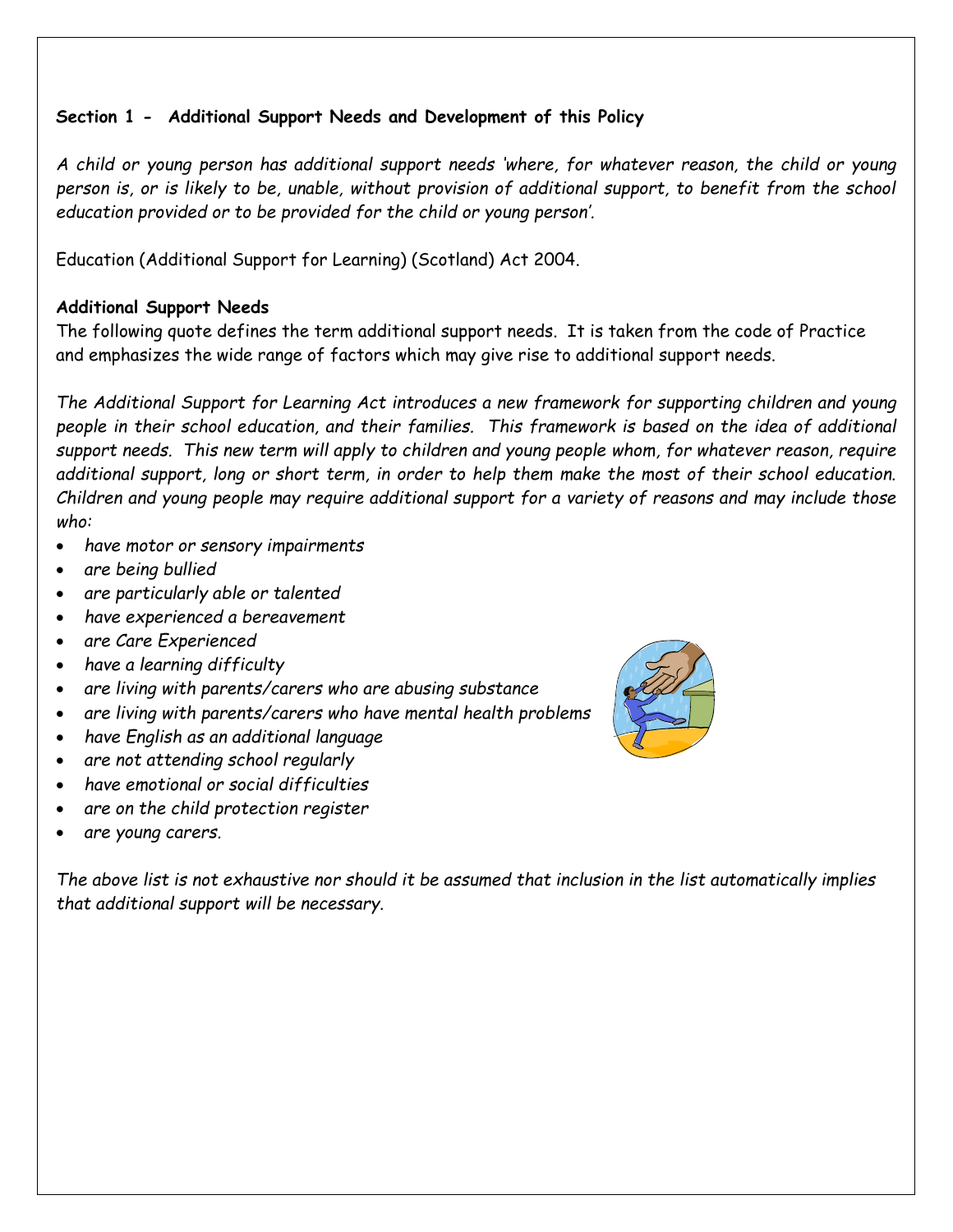#### **Aims of the Policy**

- To ensure a consistent approach to supporting children with Additional Support Needs in St Margaret's RC Primary.
- To identify how we plan, co-ordinate, record and review additional support.
- To ensure effective implementation of Education (Additional Support for Learning) (Scotland) Act Revised 2010
- To reflect 'Getting it Right' principles

#### **Monitoring & Evaluation**

• This policy requires to be monitored & evaluated in school to ensure awareness of current practice and policy development. The policy will be regularly updated to reflect the holistic approach as embraced by the integrated Children & Families Department within the City of Edinburgh Council.

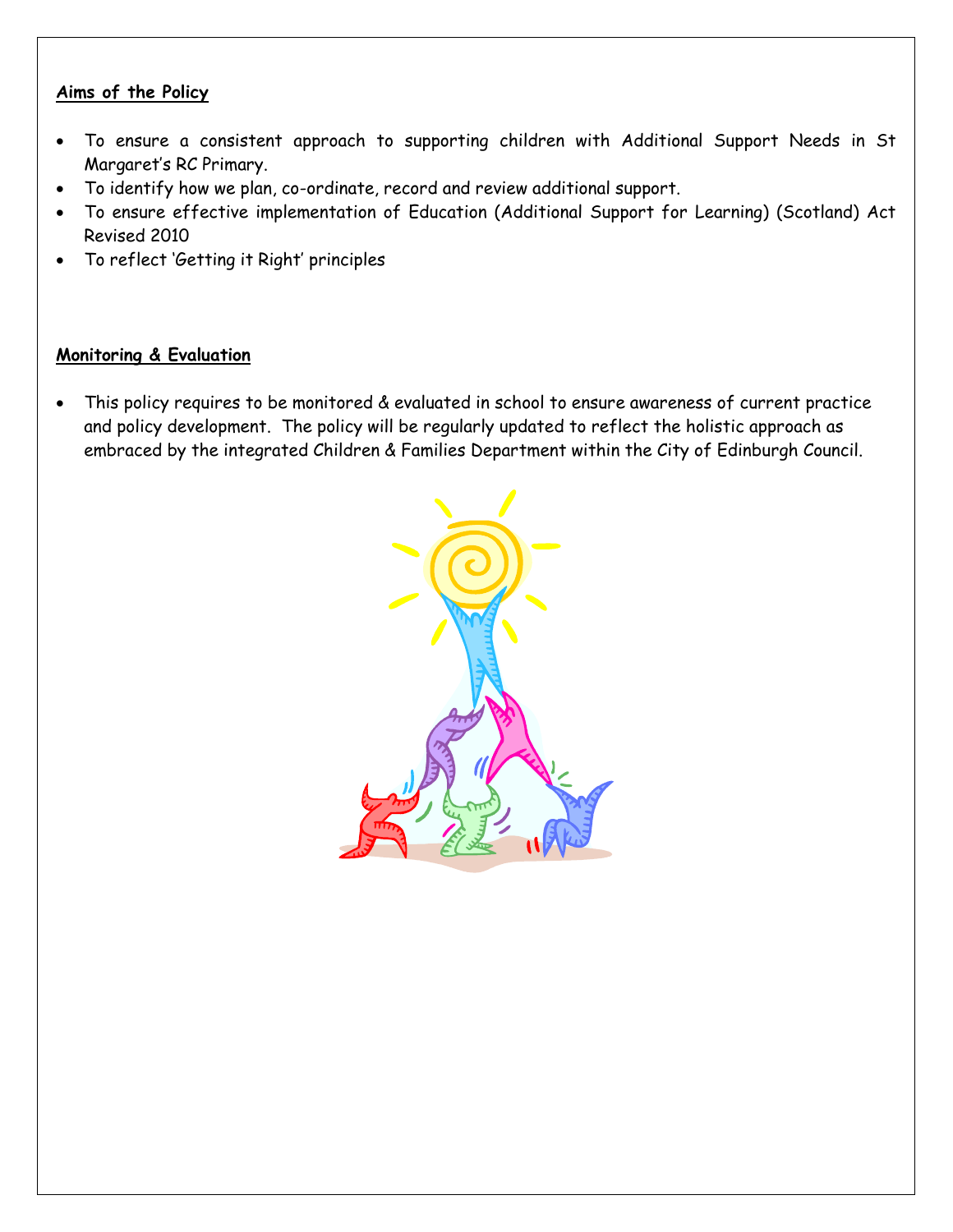

Before a child's additional support needs are identified it may be appropriate for some form of assessment to be undertaken such as:

- focused observation
- formative
- summative national assessment, screening, eg SWST / NFER
- diagnostic
- assessment by partner services

\* After identification and / or assessment the class teacher should ensure the child is then placed on the appropriate 'pathway of support'.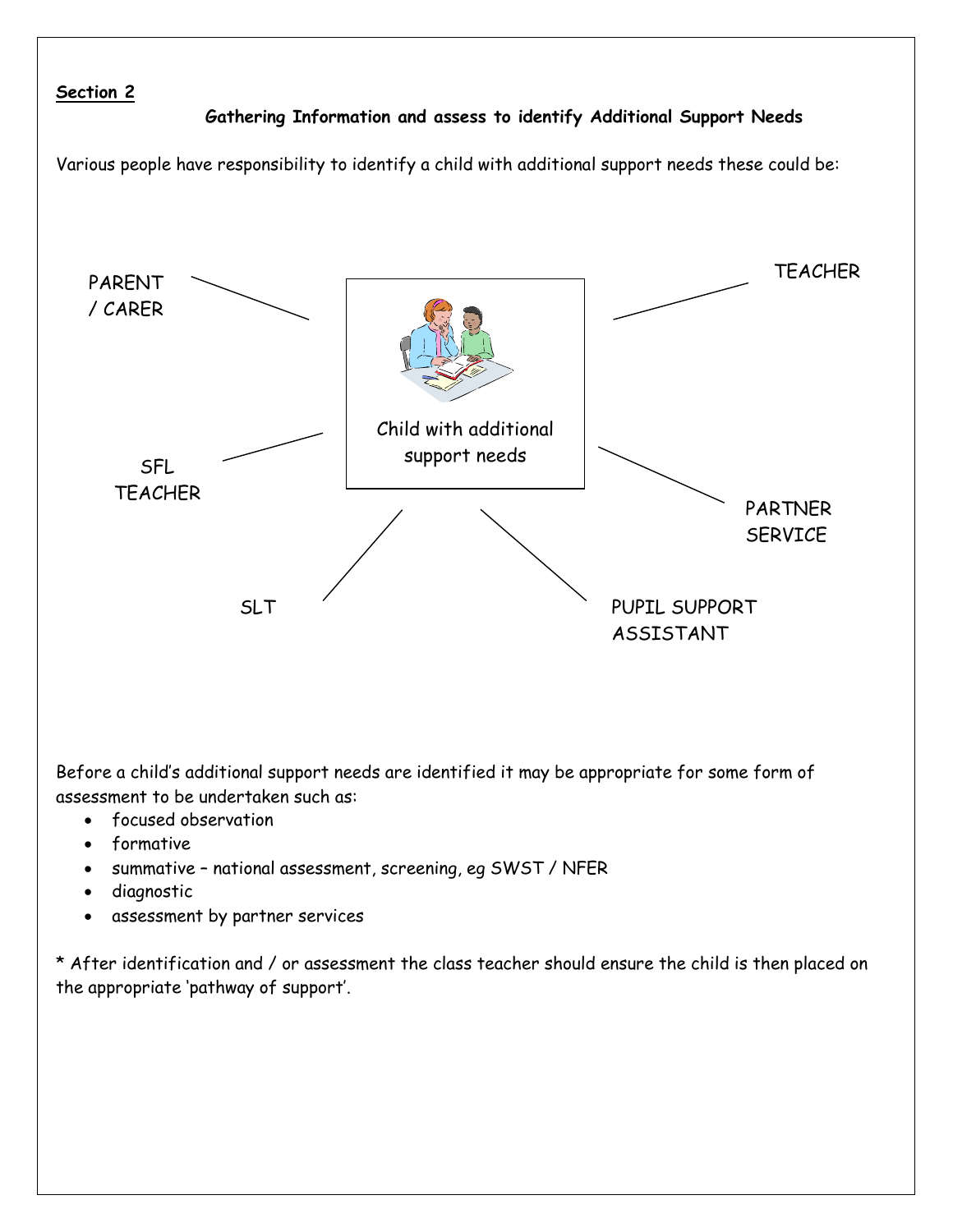#### **Section 3**

#### **The Framework of Support and Support Approaches**

#### **Pathways of support**

The City of Edinburgh Guidelines 'In On the Act' outlines the Framework of Support in which CEC schools will operate in meeting additional support needs. The approach to support is illustrated through pathways as follows:

- Pathway 1: additional support provided within class
- Pathway 2: additional support provided within school
- Pathway 3: additional support provided within school with support from partner services and agencies
- Pathway 4: additional support provided through alternative provision from a partner Service (ASAP)
- Pathway 5: additional support provided through placement in a specialist setting

(See Appendix 1)

#### **Additional Support for Learning Team**

All staff have a responsibility to ensure individuals pupils work towards meeting their full potential. In St Margaret's, the Head Teacher and Support for Learning Teacher will co-ordinate support strategies for all children in school.

The school team is as follows:

- ASL team leader Head Teacher
- Support for Learning teacher
- Pupil Support Assistants

The team meets on a regular basis.

- HT and SfL T meet formally once a month
- SfL T and class teachers meet every term or earlier if it is needed.
- HT/ SfL/ PSAs meet on the last Thursday of the month (Alternating focus business/ training)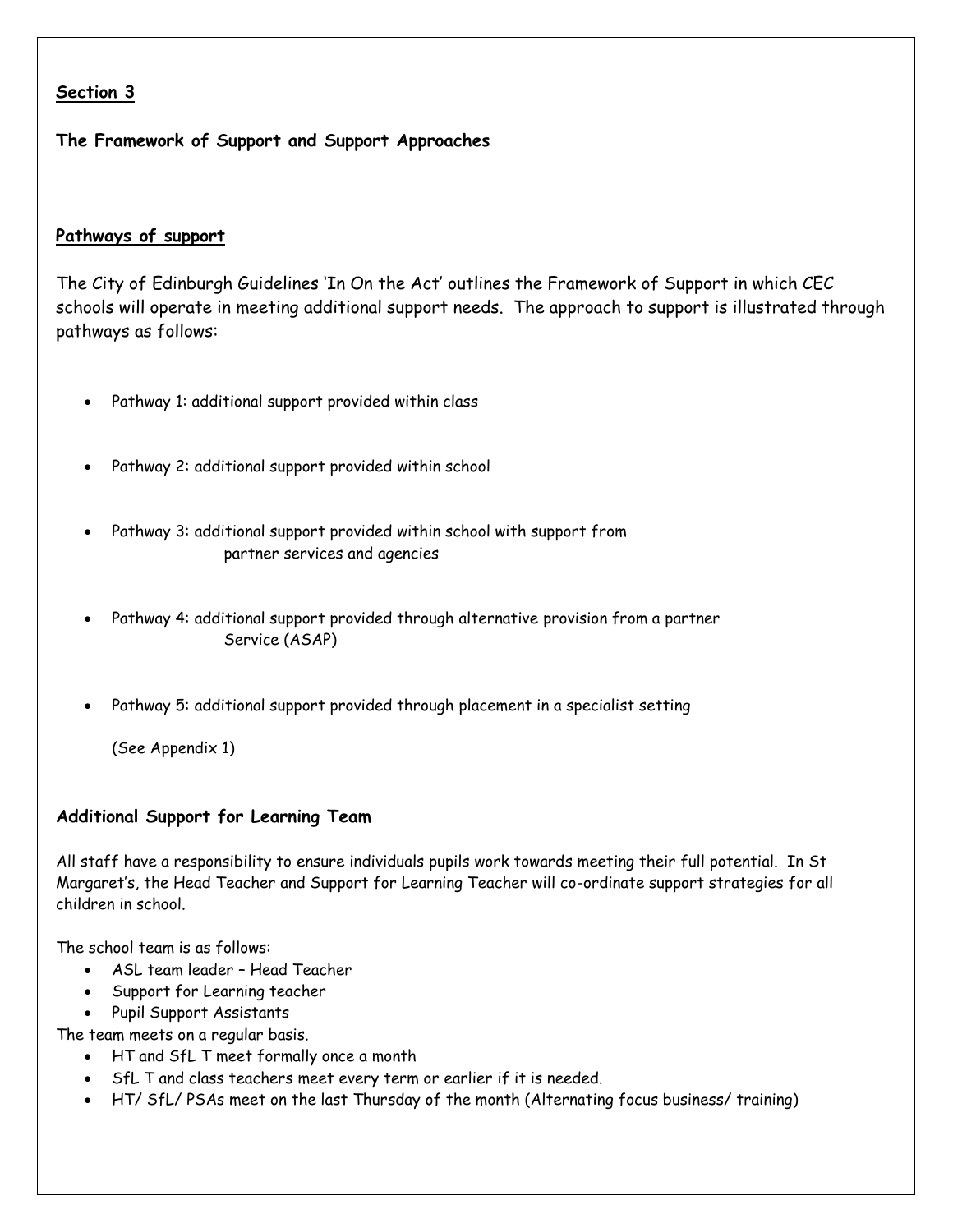#### **Section 4: Roles and Responsibilities in Supporting Learning**

Everyone has a role in supporting a child with additional support needs. These include:-

#### **□ Class Teacher**

- to provide appropriate differentiated learning & teaching experiences
- to manage and support Pupil Support Assistants
- to ensure all children with Additional Support Needs are appropriately supported in class and identified on the appropriate pathway (Appendix 1A/ Appendix 1B)
- to maintain class folder containing individual records for all pupils with additional support needs. This folder should contain:
	- ❖ class Additional Support for Learning overview (Appendix 2)
	- ❖ individual file for each pupil
	- ❖ relevant Strategies and Support Records / CPM Minutes/ IEPs
	- ❖ minutes / contact/incident reports etc. (Appendix 3/ Appendix 4)
- $-$ to implement and maintain an overview of targets in individual planning documents
- to make referrals to Additional Support for Learning team as appropriate (Appendix 5/ Appendix 1B)
- to liaise and consult with parents, appropriate staff & partner support services and agencies
- consult with Additional Support for Learning team on creating appropriate plan for individual pupil

#### **□ ASL team leader – the Head Teacher**

- to overview additional support needs in the school
- to be responsible for co-ordinating school support
- co-ordinating regular whole team meetings
- ensure regular monitoring of ongoing and new referrals / plans
- liaise with others eg. partner support services and agencies regarding agreed action
- to support staff in ensuring ongoing Additional Support Needs records are maintained
- enable liaison with appropriate staff and partner support services and agencies
- to disseminate current legislation
- plan strategy to liaise with parents (see guide for Parents Appendix 6)

#### **□ Pupil Support Assistants**

- to be fully aware of appropriate strategies for relevant children in their care.
- to consistently implement the agreed appropriate strategies
- to liaise with appropriate staff & partner support services and agencies.
- to consult with Additional Support for Learning team on individual programmes / IEPs for individual pupils.

#### **□ Parents/Carers**

- to share all relevant information and to engage in their child's Additional Support Needs effective partnerships and liaison with school / partner support services and agencies to ensure clear understanding of the child's additional needs eg attend parent meetings, reviews and CPMs.
- to be fully aware of agreed appropriate strategies for their child.
- to consistently implement agreed appropriate strategies

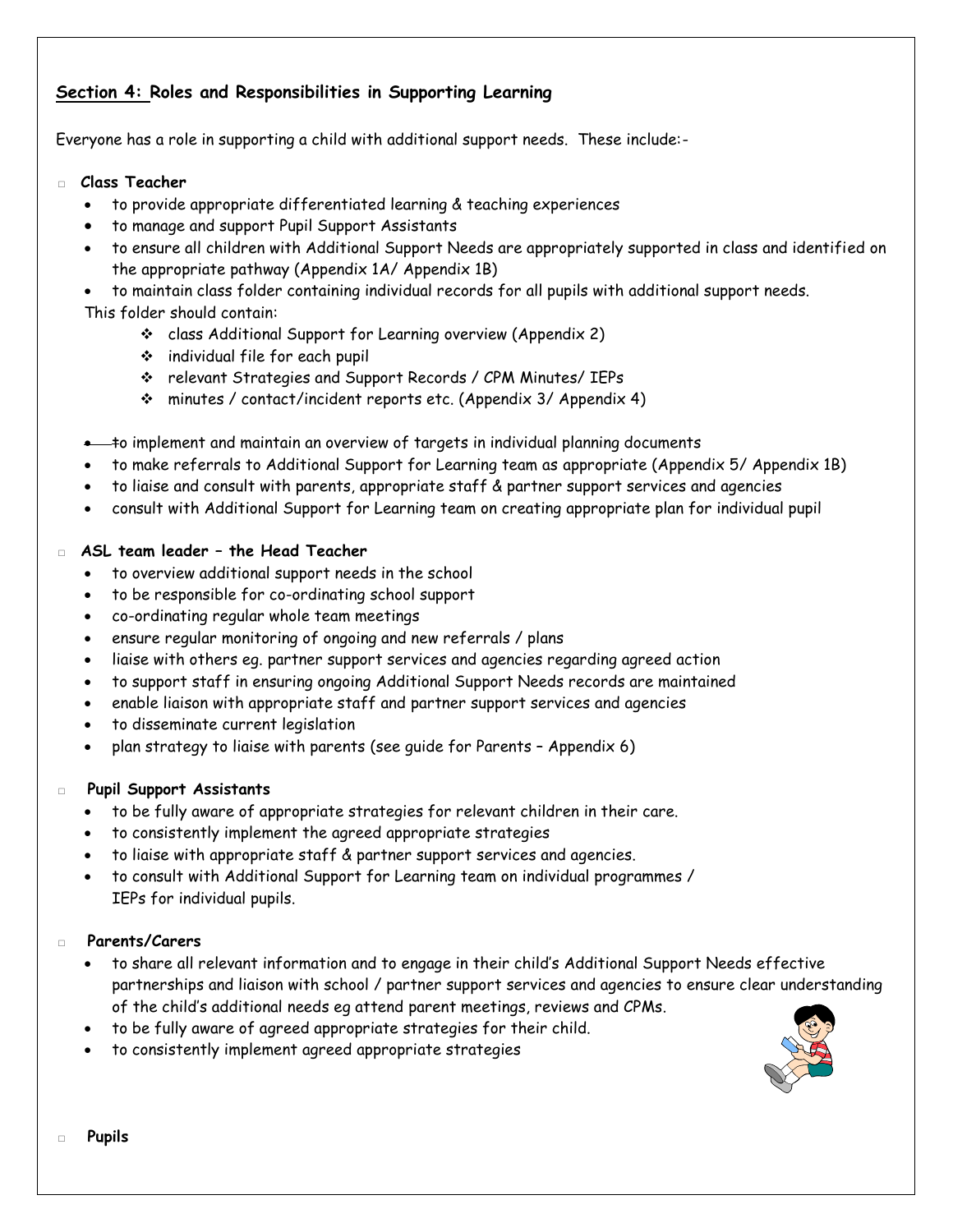- to engage with staff and partner support services and agencies to discuss additional support and target strategies (age / ability appropriate)
- to be aware of agreed targets set
- to strive to achieve their set targets

#### **□ Support for Learning teacher**

Our Support for Learning Teacher has 5 main roles in supporting staff, parents and pupils regarding additional support needs

- 1. Direct Teaching and Co-operative Teaching
- 2. Assessment
- 3. Consultancy
- 4. Staff Development
- 5. Collaborative Working Getting it Right

The balance of the five roles will reflect the pattern of needs of pupils and the expertise of the staff involved, which may change from year to year. The five roles are inter-related and complementary.

#### **1. Direct teaching and co-operative teaching**

The SfL teacher works cooperatively with class teachers and PSAs to ensure each child reaches his or her potential.

The general aims of co-operative teaching are to:

- Plan and evaluate, in collaboration with class teachers
- Teach in co-operation with class teachers e.g. to develop spelling practice/ pupil spelling strategies
- Work with a group of children from the class e.g. to develop vocabulary knowledge

Direct teaching - the SfL teacher may undertake the following:

- teach in class / groups / individuals
- teach in the SfL base/ out with the classroom e.g. RWInc
- teach specific skills e.g. Mind Mapping group
- teach intensive programmes to attain specific outcomes
- short-term support e.g. children who have missed school

#### **2. Assessment**

The SfL teacher uses a wide range of assessment information to identify and meet the additional support needs of all pupils. She assesses and collates information on individual pupils for further investigation. e.g. Standardised reading and spelling assessments, assessment of literacy difficulties/ dyslexia

#### **3. Consultancy**

The particular skills and knowledge of the Support for Learning Teacher are a specialist resource for all staff. Consultation between class teachers and the SfL teacher is a process of sharing and working together as joint partners. Time is given to enable staff to collaborate with the SfL teacher to set targets, share ideas, strategies and resources, and discuss assessment. The SfL teacher contributes to decisions on:

- Differentiation within Curriculum for Excellence, to include pupils with Additional Support Needs within the national guidelines
- Prioritisation of groups or individual pupils for support
- Effective use of PSAs
- Suitable resources, approaches & learning environments methods to support effective learning
- Identification and assessment of pupils experiencing difficulties
- Annual Additional Support Needs audit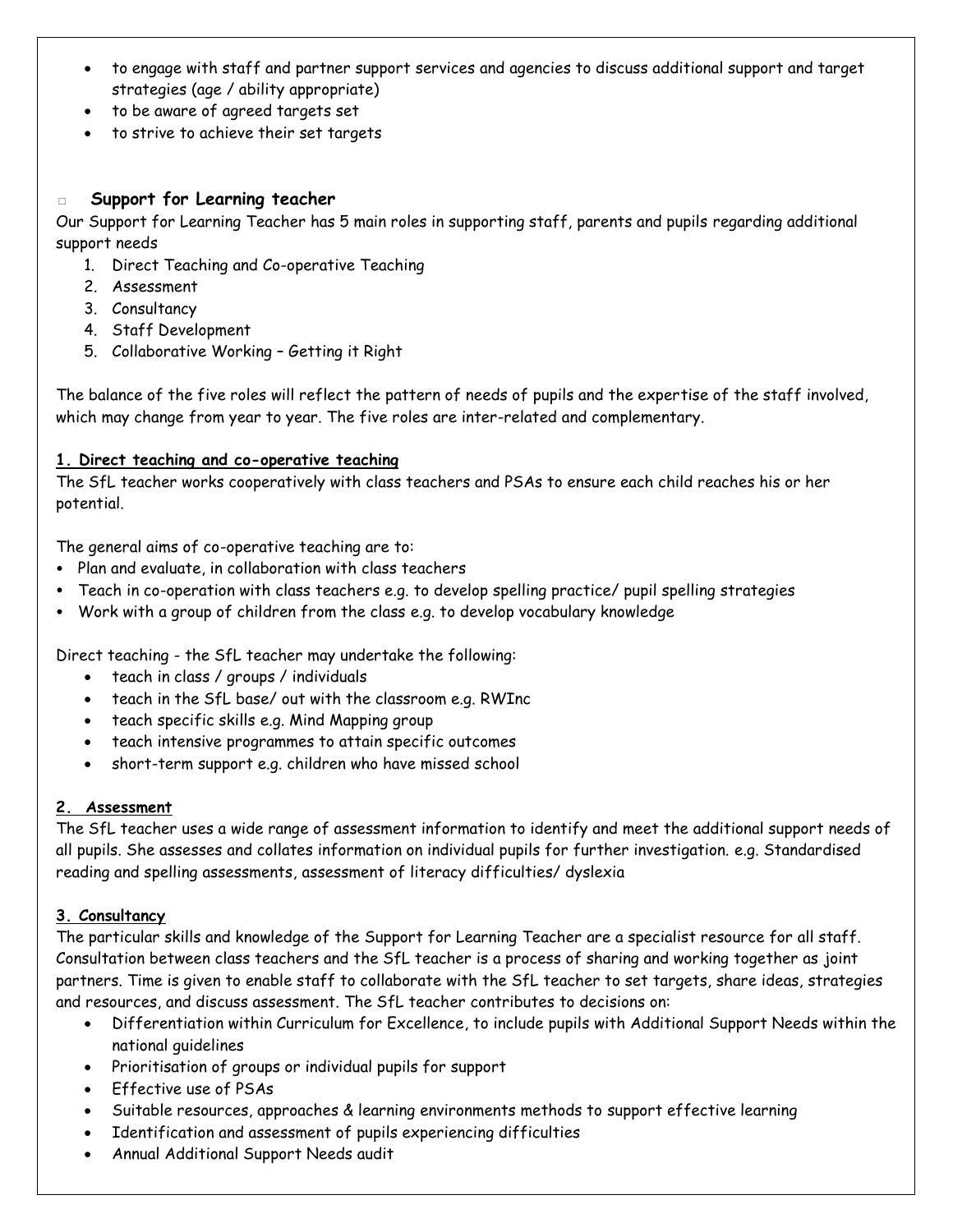- Concerns raised through school contact forms, Welfare Concern forms and SfL referrals
- Post assessment meetings with parents and class teachers to discuss results and appropriate interventions**.**
- SfL teacher also consults with parents/ carers and partner services and agencies as needs arise throughout the school session.

#### **4. Staff Development**

The SfL teacher contributes to staff development by:

- Sharing insight and experience
- Leading discussion groups on SfL issues
- Identifying and leading CPD training opportunities for all staff
- Participating in curricular and policy planning and developments
- Offering guidance on materials, equipment and approaches
- Disseminating information from seminars and courses attended in CAT time
- Timetabling, organising, training, liaising with and supporting Pupil Support Assistants to undertake programmes of work and effective classroom support for pupils with additional support needs

#### 5. Collaborative Working – Getting it Right

Working alongside SMT and class teachers, the SfL teacher works closely with a wide range of Partnership Services and Agencies to meet the needs of all pupils.

The SfL teacher, in collaboration with the class teacher, parent/ carers, the pupil and any relevant outside agencies or specialists, supports in assessment and review of additional support needs, and writes and reviews -

- Child's Plans
- Strategy Sheets
- Individualised Educational Programmes (IEPs)
- Co-ordinated Support Plan (CSP)

### 'Getting it right for every child in Edinburgh'

*'Getting it right for every child in Edinburgh* threads through all existing policy, practice, strategy and legislation affecting children, young people and families. The purpose of *Getting it right for every child in Edinburgh* is to support a common coordinated approach across all agencies. This is to enable the delivery of appropriate, proportionate and timely help to any child or young person, as and when they need it.'

(CEC Guidance on the Education (Additional Support for Learning) (Scotland) In on the Act 2009.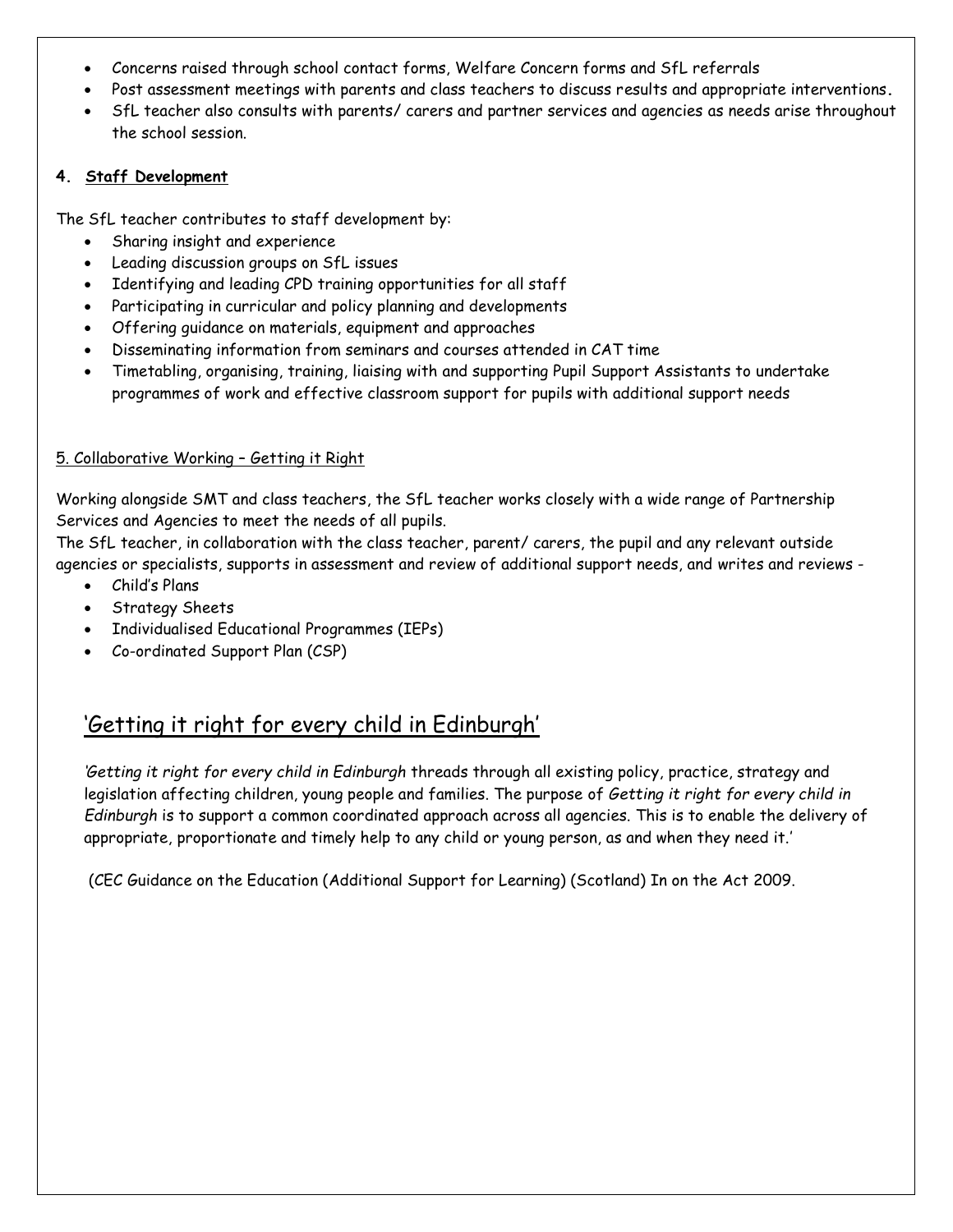#### **Section 5 Planning to meet individual needs at St Margaret's**

In St Margaret's RC PS, we will support individual pupils using the most appropriate level of planning to meet the specific needs of the child applying the principles of 'Getting it right.'

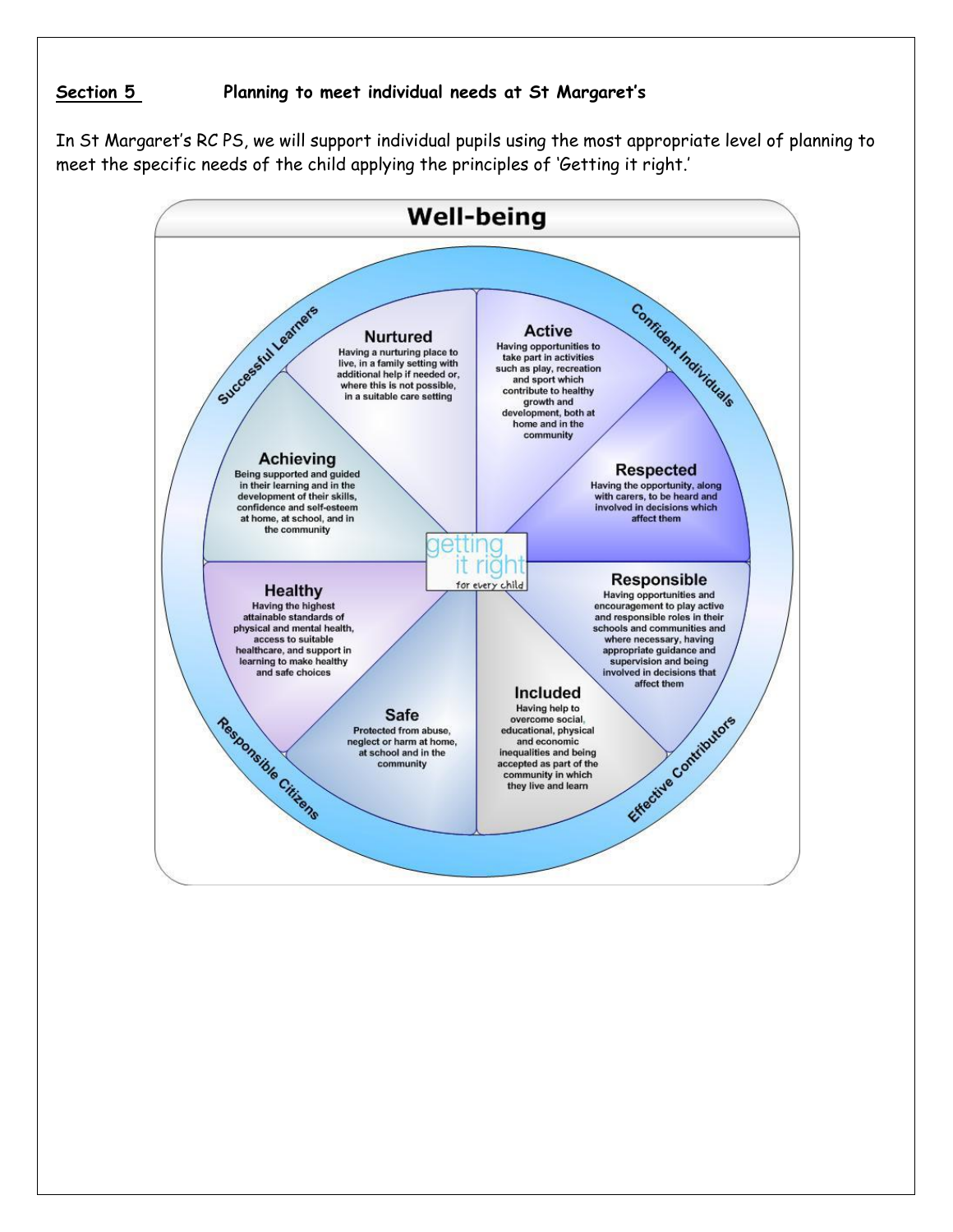Child Planning Meetings will be recorded using the 'Getting it right' toolkit and will also make reference to the 'Team around the cluster'

Incident and Contact sheets are used to develop an overview of a child's needs.

Planning will include:-

- Forward plans (e.g. class teacher, Support for Learning and EAL etc)
- Pupil Support Assistant programmes of work
- Strategies and Supports Records
- Individualised Education Programmes
- Coordinated Support Plan

#### Additional Support Plan – Child Planning Meeting Minutes / Strategies and Supports Record

As a school we have replaced additional support plans (ASPs) outlining the nature of the pupil's additional support needs, the factors affecting learning, the suggested approaches to be used and the learning outcomes to be achieved with Child Planning Meetings and Minutes (Appendix 7) and where appropriate, Strategies and Supports Records. (Appendix 8)

In terms of identifying a pupil for whom additional support would be appropriate the following considerations are taken into account:

- Pupil is known to school ASN team
- Pupil may have/ had support for learning
- Pupil may have / had support from learning assistant
- Pupil may have / had input from partnership agencies
- Pupil requires a range and number of support approaches

Child Planning targets will be reviewed regularly to reflect any changes in support. All Child Planning targets will be reviewed and an additional meeting will take place before transition to high school.

The Support for Learning Teacher will keep a whole school list of pupils with additional support needs and Child Planning targets and will have an overview of this process.

#### **Individualised Educational Programmes**

An IEP is a non-statutory document used to plan for pupils who require individualised learning targets in Literacy, Numeracy and Health and Wellbeing. An IEP contains the targets to be achieved by the child. Where appropriate, information from a supporting learning profile or health care plan can inform and complement the targets and information in the IEP. In the cluster we use Seemis to support the creation of our IEPs.

Child friendly IEPs are also produced to ensure pupils understand their learning targets and are fully supported to work towards and achieve them.

An IEP calendar has been drawn up to support implementation of the IEP process. (Appendix 9)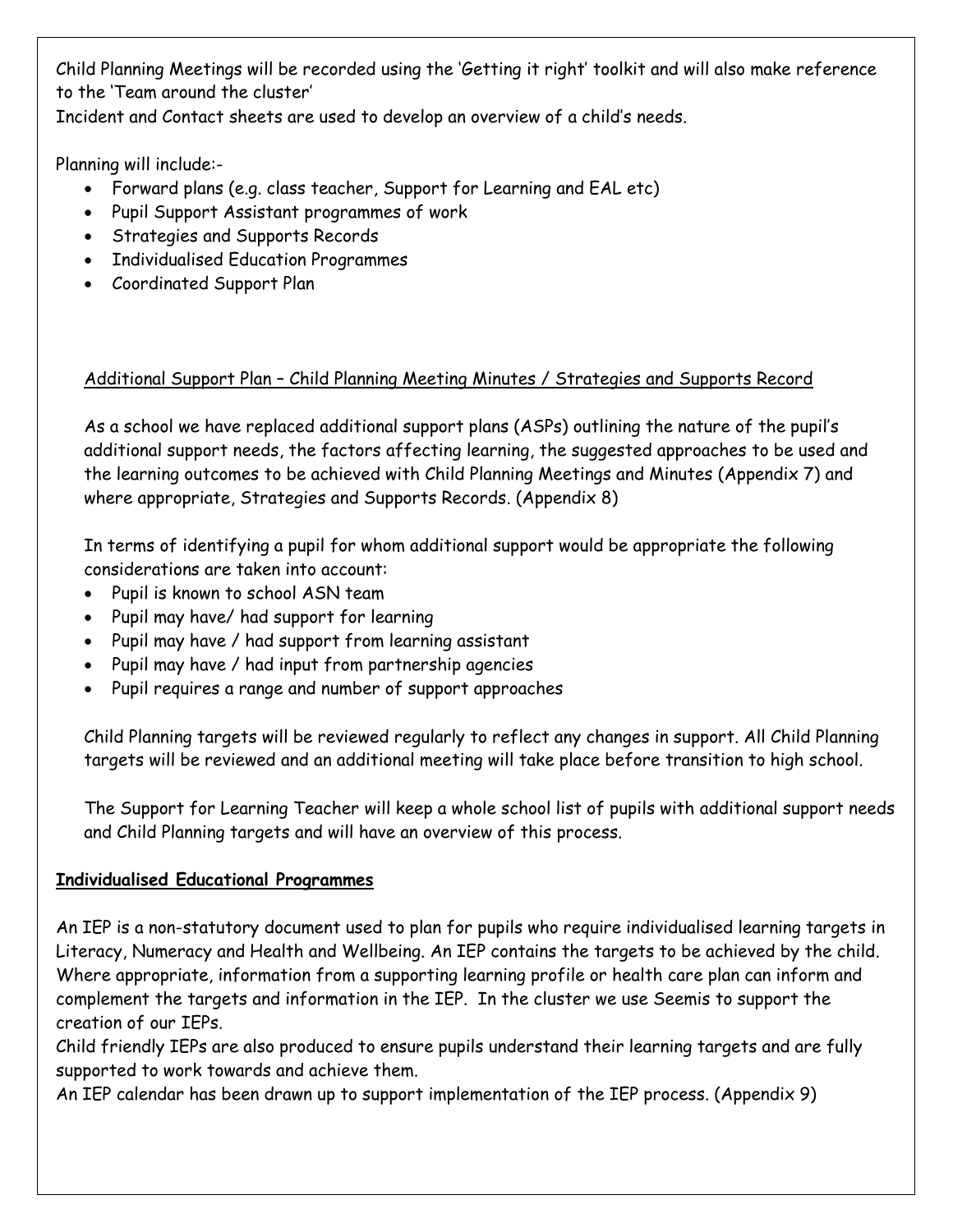#### **Coordinated Support Plans**

The Coordinated Support Plan (CSP) is a statutory document that supports the planning, monitoring and review of provision for a small number of children who have additional support needs

A CSP is required where a pupil's school education requires significant additional support from more than one agency on a long term basis.

In St Margaret's, the criteria used to identify pupils for whom a CSP would be required as per the ASL act 2009 are given below.

- The education authority is responsible for the pupil's school education
- The pupil has additional support needs which arise from one or more complex factors or from multiple factors
- These needs are likely to continue for more than a year
- The pupil requires significant additional support from the education authority in order to benefit from school education
- The pupil's school education also requires significant additional support from the education authority exercising any of their other functions eg social work, health, voluntary organisations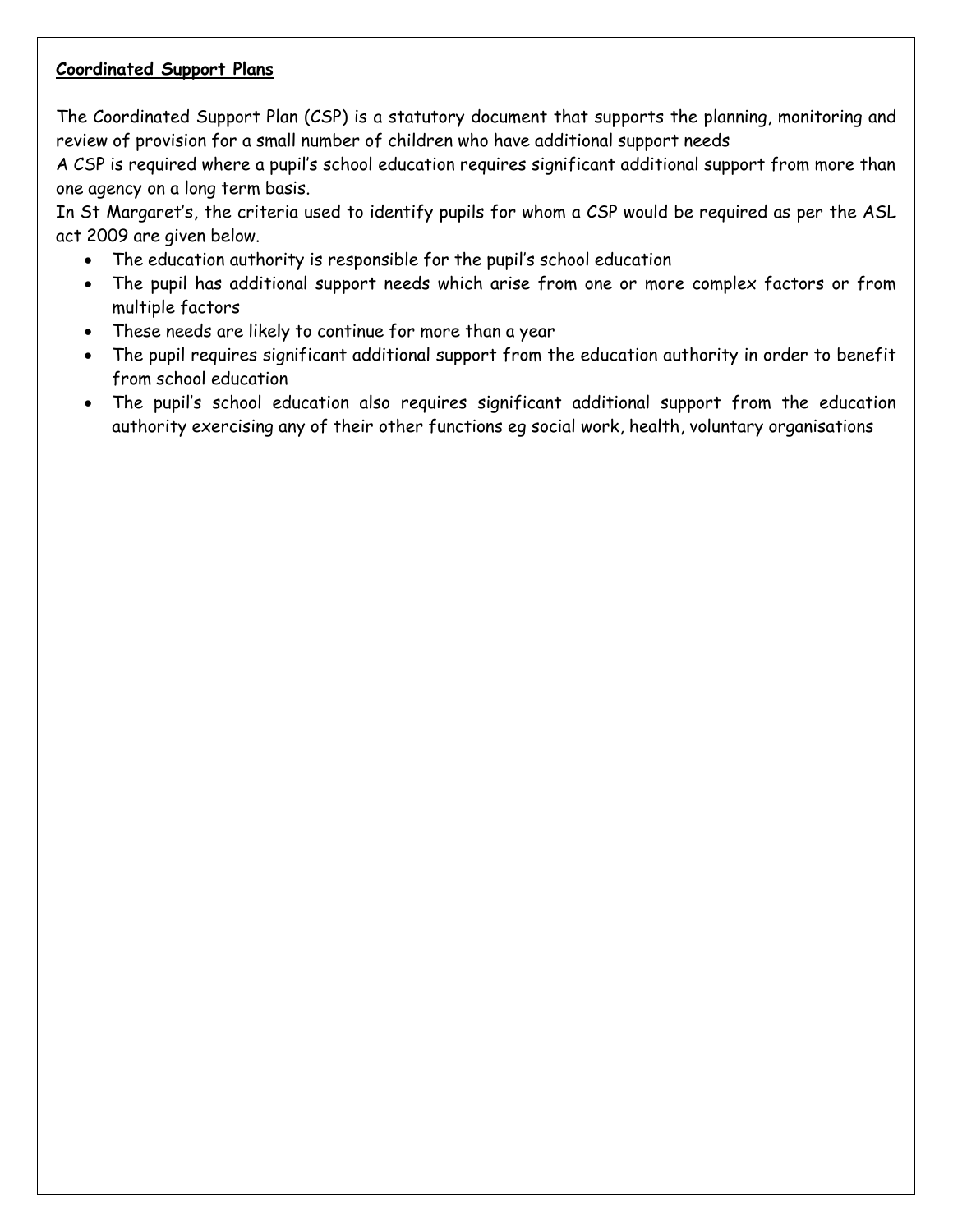#### **Appendix 1A**

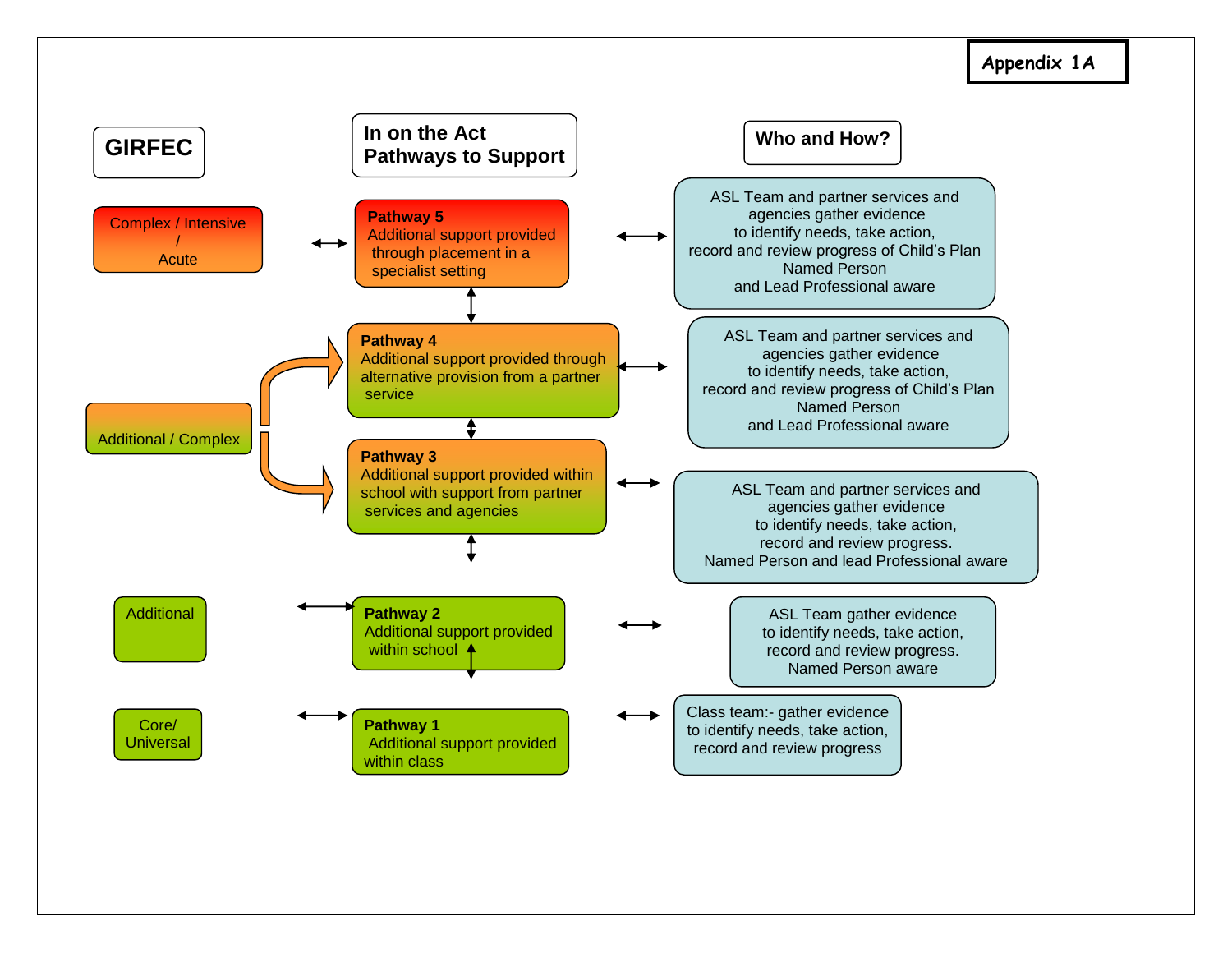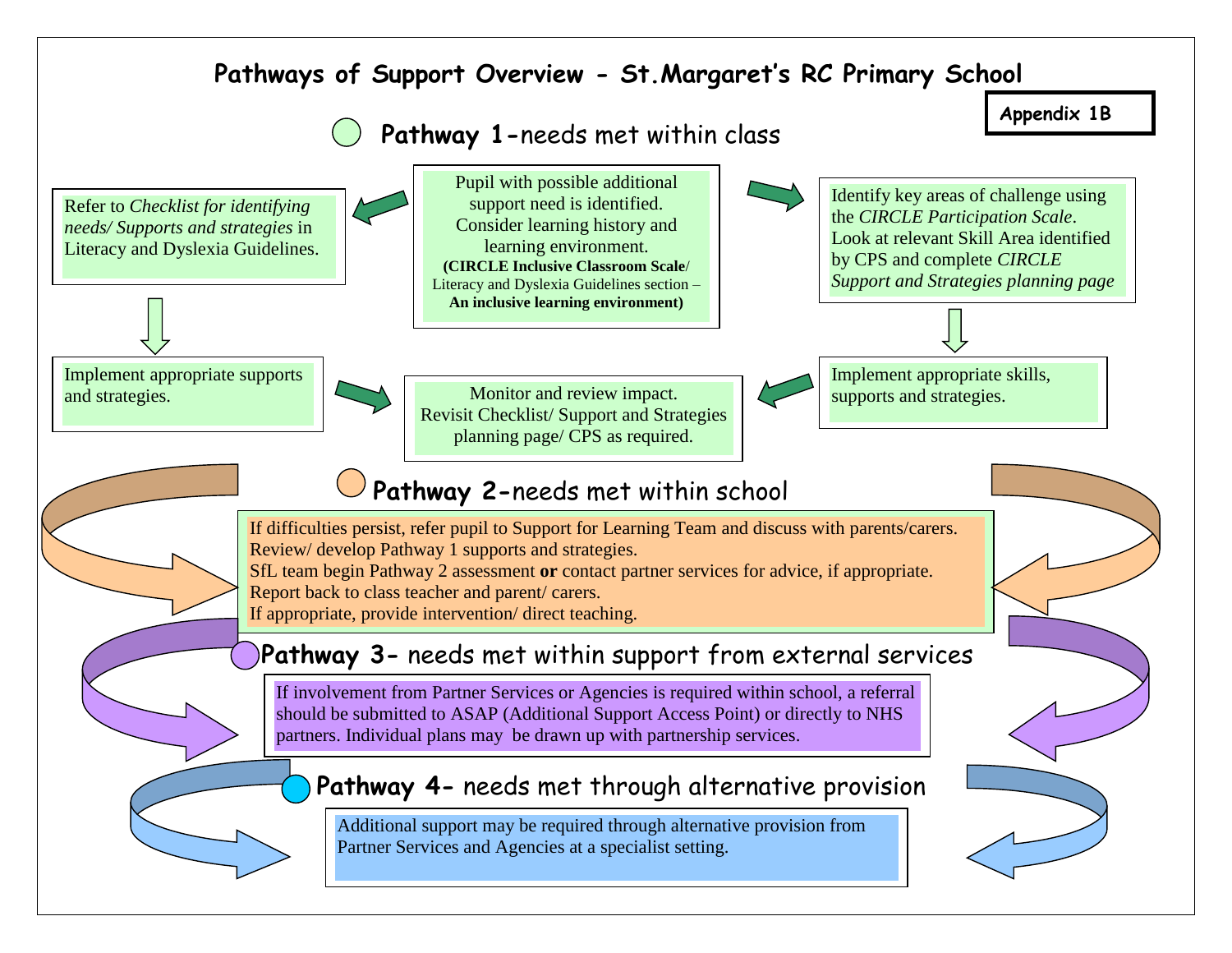# **Additional Support Learning Overview Class \_\_\_\_\_\_\_\_\_\_ Date \_\_\_\_\_\_\_\_\_\_\_**

| Known As | Surname | Year/Stage     | Reg. Class |                       | <b>ASN</b>                |
|----------|---------|----------------|------------|-----------------------|---------------------------|
|          |         | P <sub>2</sub> | P2/3       |                       | <b>IEP</b>                |
|          |         | P <sub>2</sub> | P2/3       |                       |                           |
|          |         | P <sub>2</sub> | P2/3       |                       |                           |
|          |         | P <sub>2</sub> | P2/3       | ASD                   | IEP                       |
|          |         | P <sub>2</sub> | P2/3       | Literacy difficulties |                           |
|          |         | P <sub>2</sub> | P2/3       |                       |                           |
|          |         | P <sub>2</sub> | P2/3       |                       |                           |
|          |         | P <sub>2</sub> | P2/3       |                       | EAL/Literacy difficulties |
|          |         | P <sub>2</sub> | P2/3       |                       |                           |
|          |         | P <sub>2</sub> | P2/3       | ASD                   | IEP                       |
|          |         | P <sub>2</sub> | P2/3       |                       |                           |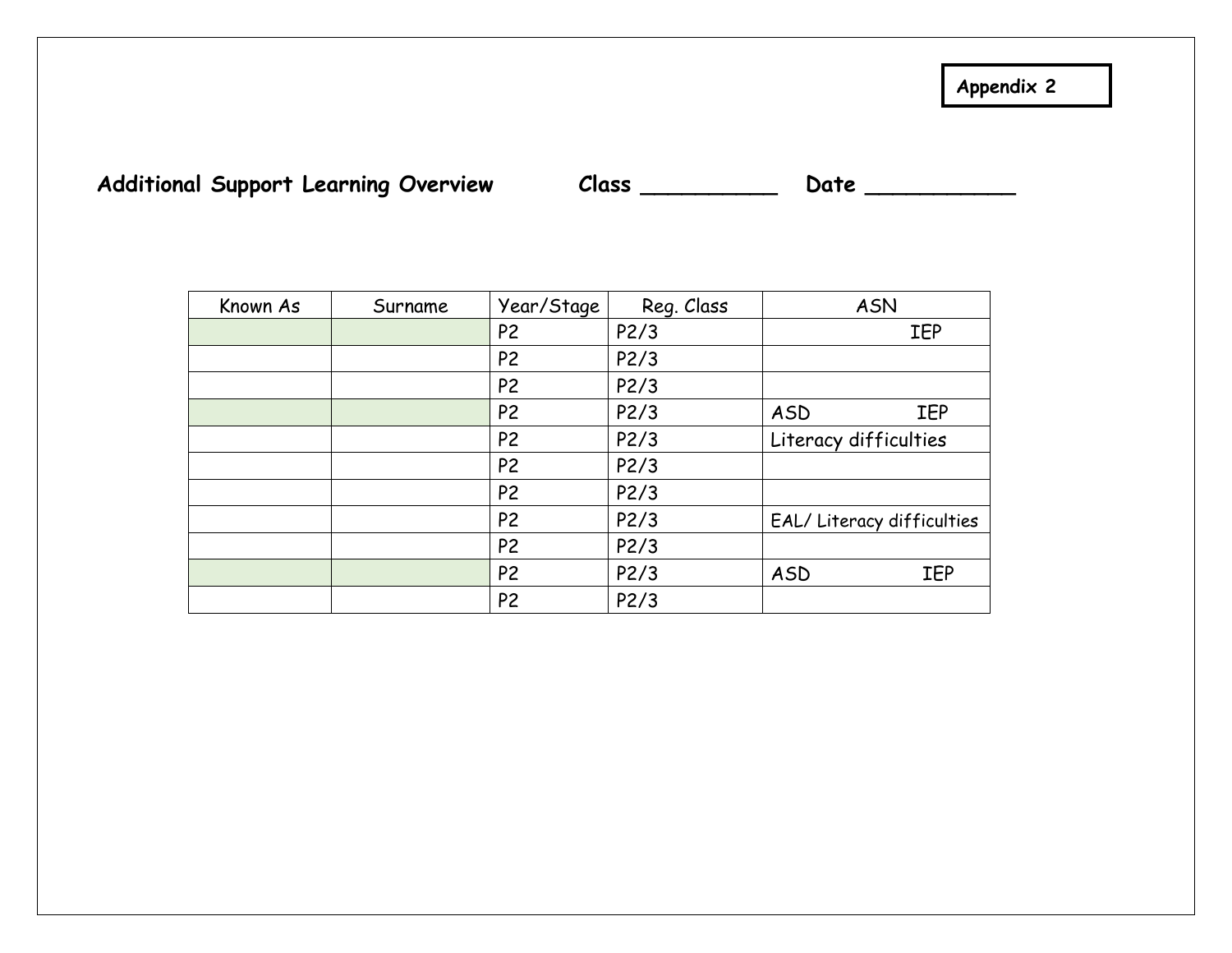

**St Margaret's RC Primary: Contact Record Appendix 3**

| Name of pupil<br>and class | Note for<br>teacher | Please file this report in<br>your class folder and give<br>a copy to |  |  |
|----------------------------|---------------------|-----------------------------------------------------------------------|--|--|
|                            |                     | HT                                                                    |  |  |
| Staff                      | Note for HT         | Please file in PPR                                                    |  |  |
|                            | Note to office      | Please copy one for each<br>pupils PPR                                |  |  |
| date                       | Method of           | Telephone<br>Meeting                                                  |  |  |
|                            | contact             | other                                                                 |  |  |

#### **REASON FOR CONTACT**

| Concern over progress | <b>Incident</b> |
|-----------------------|-----------------|
| Family/Personal       | Other           |
| Medical               |                 |

#### **DETAILS**

#### **ACTION**

**Follow up contact to be organised week starting**

**Signed\_\_\_\_\_\_\_\_\_\_\_\_\_\_\_\_\_\_\_\_\_\_\_\_\_\_\_\_\_\_\_\_\_\_\_\_\_\_\_\_\_ Date**\_\_\_\_\_\_\_\_\_\_\_\_\_\_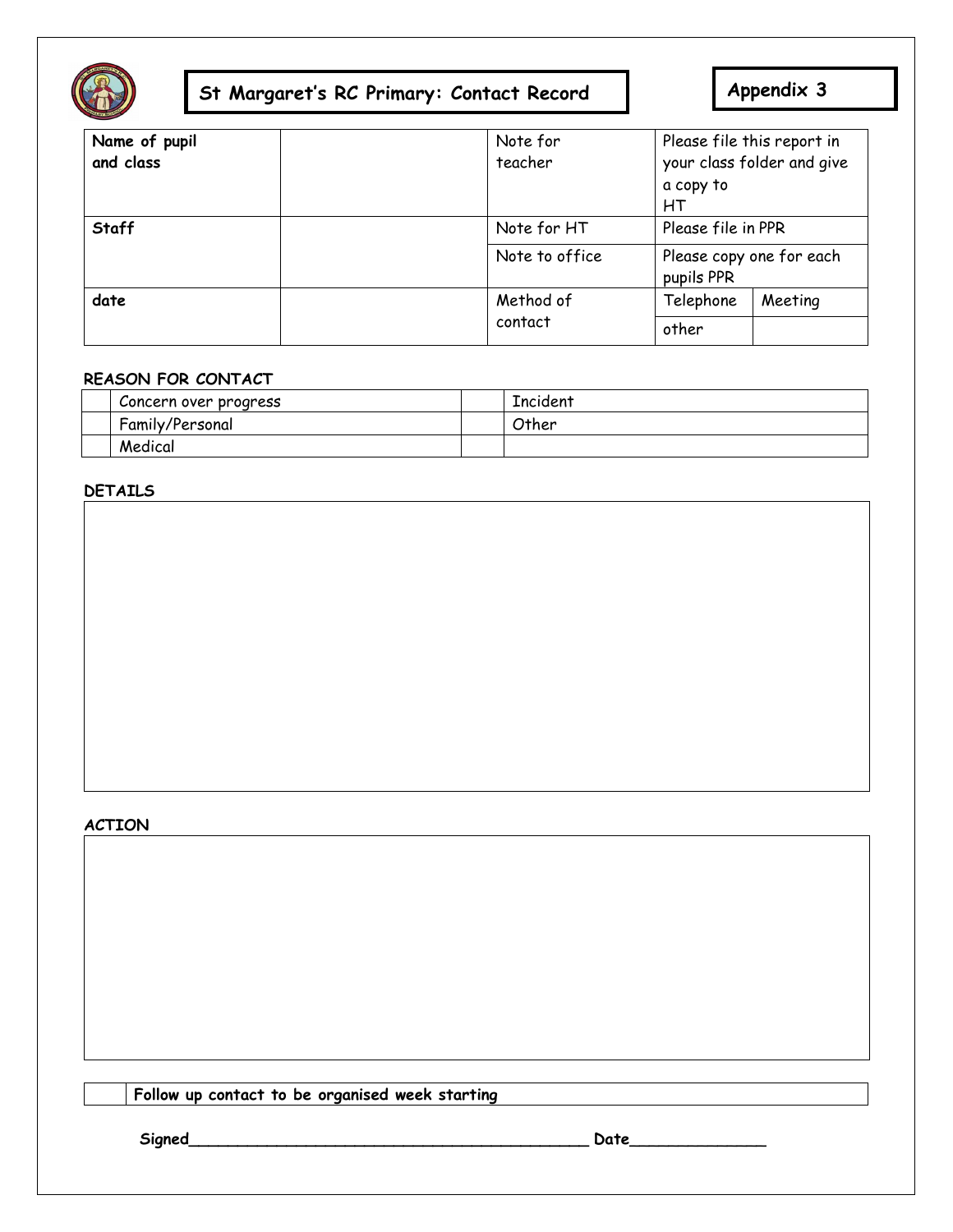

# St Margaret's RC Primary: Incident Record | Appendix 4

| Pupils involved | Class | Staff | <b>Parents notified</b> |
|-----------------|-------|-------|-------------------------|
|                 |       |       | Call                    |
|                 |       |       | Email/TEAMS             |
|                 |       |       | Meeting                 |
|                 |       |       | Other                   |

#### **INCIDENT NUMBER**

|--|--|--|--|

#### **WHEN DID THE INCIDENT OCCUR?**

| Before school | During<br>class | Lunch break | Atter school |
|---------------|-----------------|-------------|--------------|
| Between class | Morning break   |             | Other        |

#### **WHERE DID THE INCIDENT OCCUR?**

| $\sim$<br>Classroom | oilets     | Jpen area    | Hall<br><b>Lunch</b> |
|---------------------|------------|--------------|----------------------|
| Playgrouna          | DE<br>nall | - -<br>tudio |                      |

#### **INCIDENT DETAILS**

| <b>INCIDENT</b>                             | <b>DETAILS</b> |
|---------------------------------------------|----------------|
| Protected characteristic linked?            |                |
| -Disability                                 |                |
| -Race                                       |                |
| -Sex                                        |                |
| -Pregnancy / maternity                      |                |
| -Religion/belief                            |                |
| -Sexual orientation                         |                |
| -Gender reassignment                        |                |
|                                             |                |
| <b>Behaviour:</b>                           |                |
| -Hitting, kicking, tripping                 |                |
| -Ignoring, leaving out or spreading rumours |                |
| -Taking or damaging possessions             |                |
| -Sending an abusive text, email,            |                |
| instant messaging or posting an abusive     |                |
| comment on a social networking site         |                |
| (online or cyber bullying)                  |                |
| -Targeting someone for who they are or      |                |
| who they are perceived to be                |                |
| -Not telling the truth                      |                |
| -Spitting                                   |                |
| -Not following adult direction              |                |
| -Not taking care of equipment/ graffiti     |                |
|                                             |                |

#### **\*\*\*\*\*Please turn over and give a brief report (bullets)\*\*\*\*\***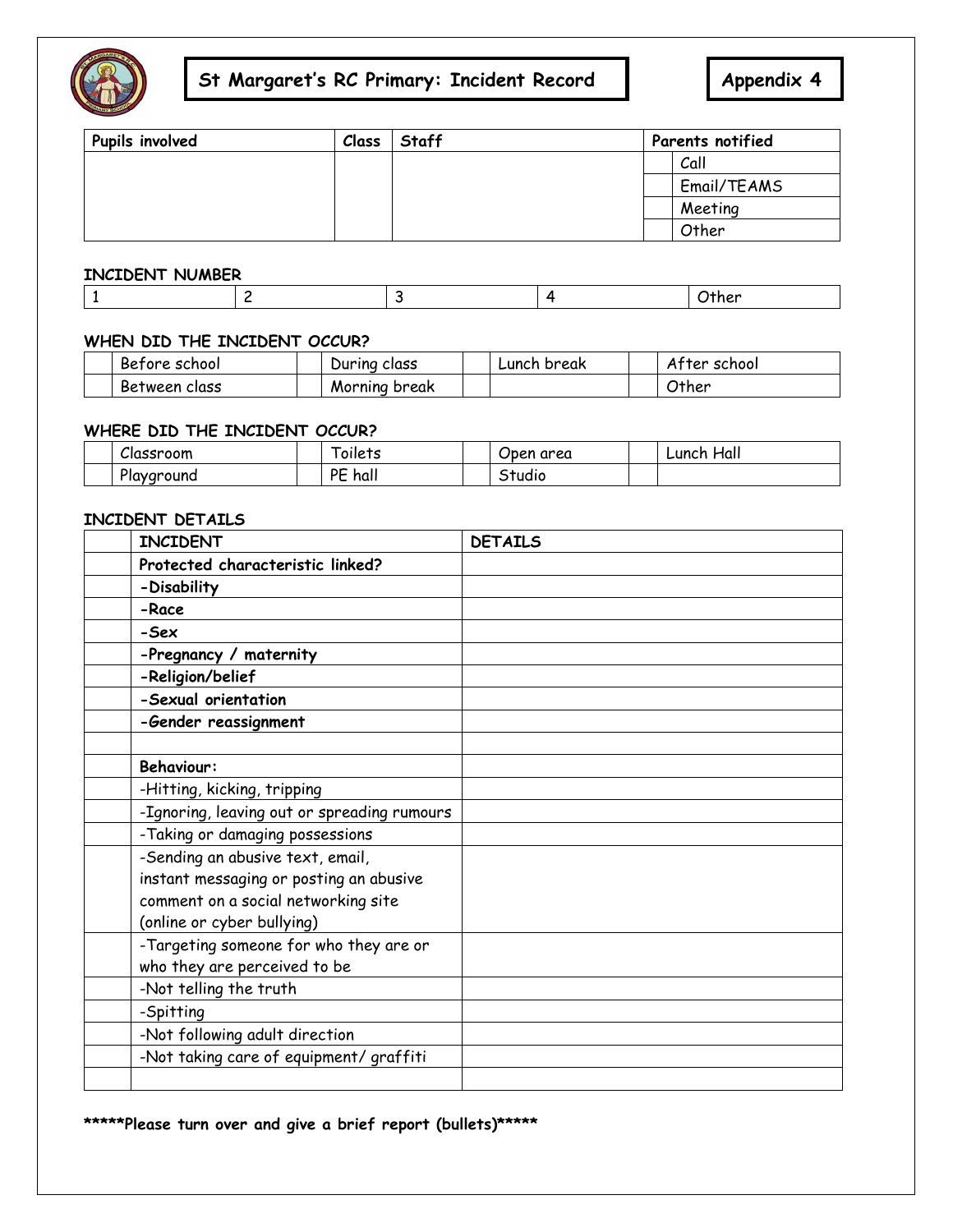**FURTHER INFORMATION ON THE INCIDENT (Who did you speak to? How did you follow this up?) Please bullet point to provide a chronology)**

#### **ACTION**

| Restorative conversation | Social skills exercise |
|--------------------------|------------------------|
| Verbal apology           | Apology letter         |
| Other                    |                        |

| Copies to: | Class<br>eacher |  | .eacher<br>Head |
|------------|-----------------|--|-----------------|
|            | PPR             |  | Other           |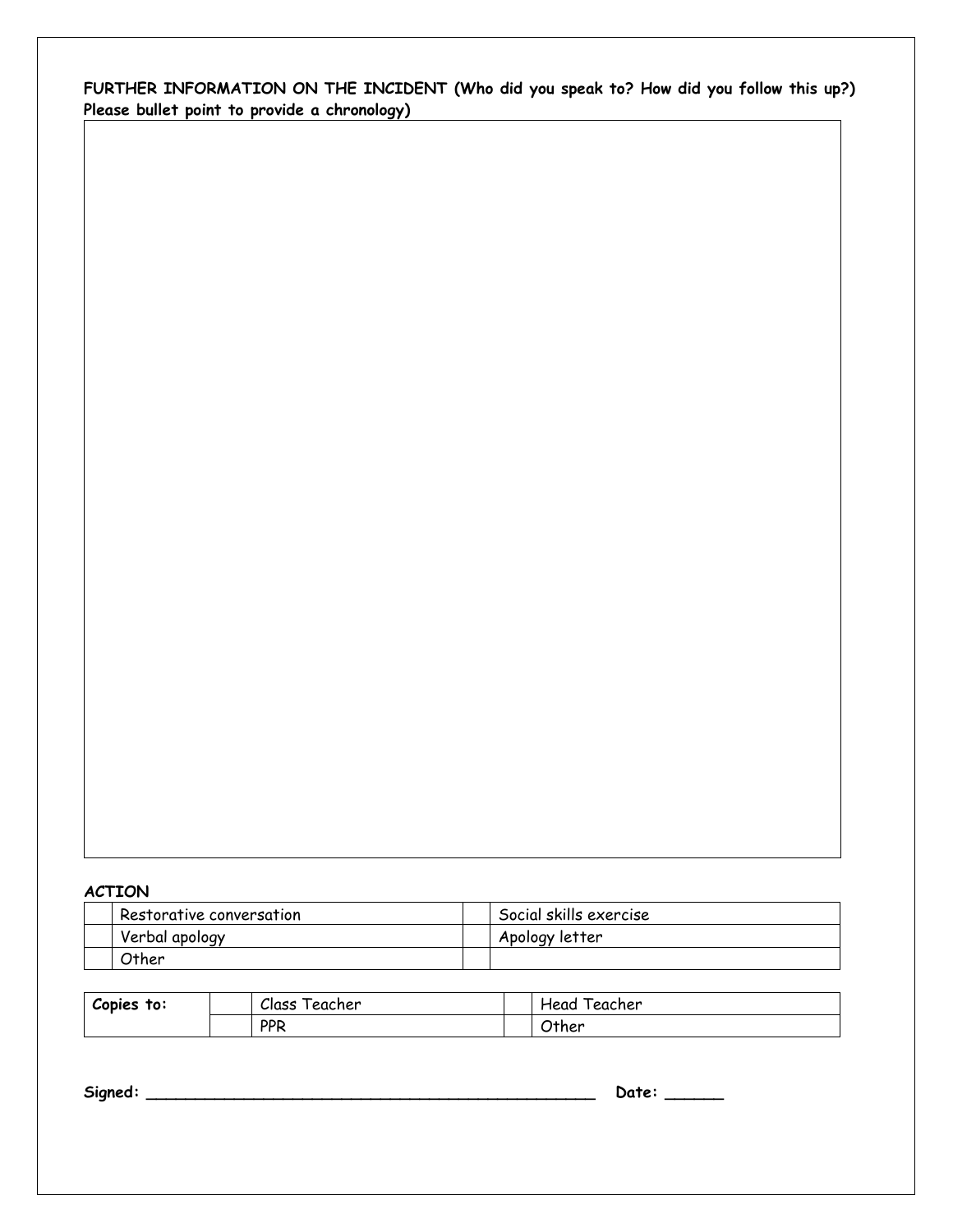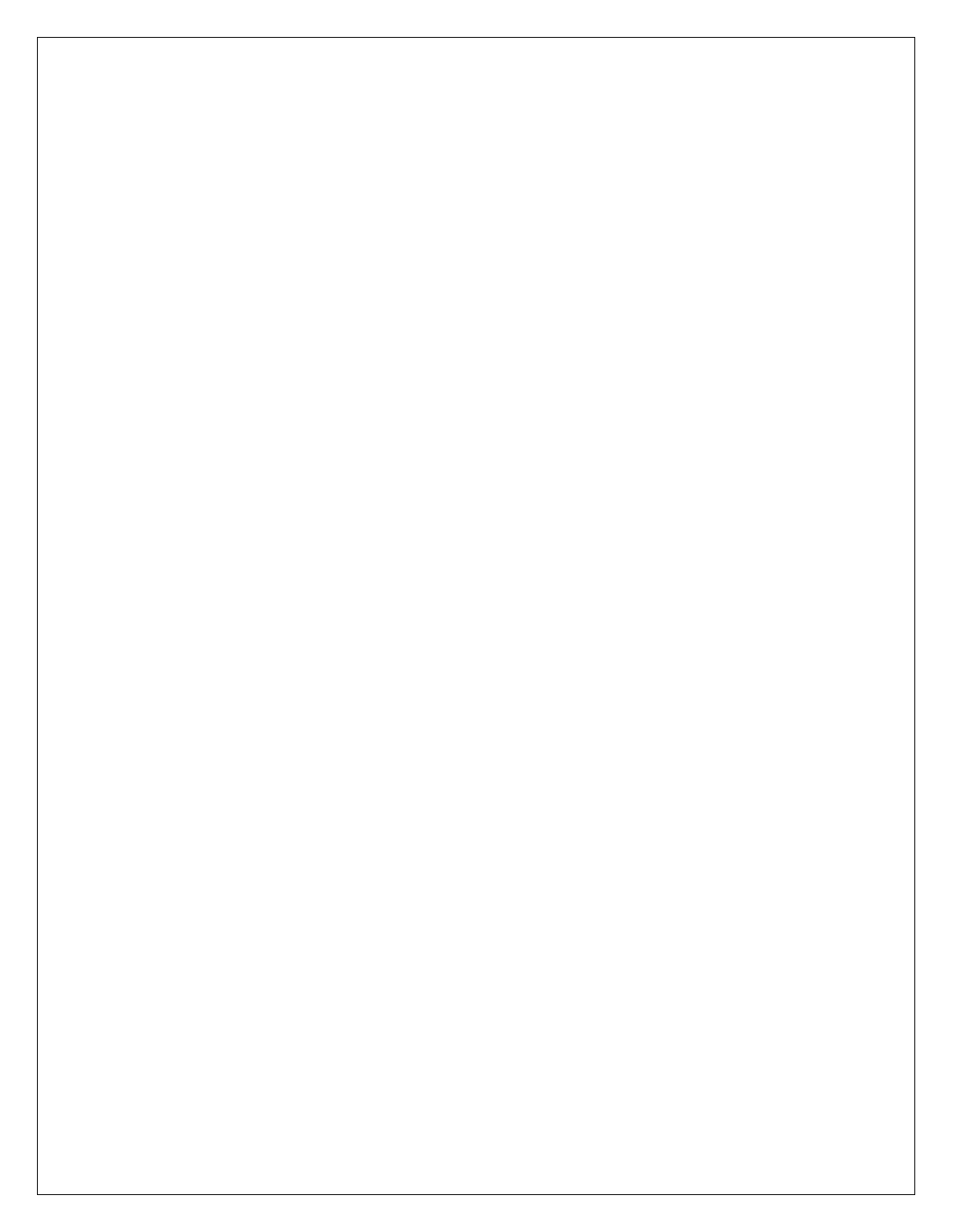

 **St. Margaret's RC Primary ASL Team Referral** 

**Appendix 5**

**Please initially discuss with HT at planning overview meeting.** 

Discuss with SfL T if required**.** Complete this form and give to SfL.

| Name of child | Class | Name of referrer | Date |
|---------------|-------|------------------|------|
|               |       |                  |      |
|               |       |                  |      |

**Note strengths and motivations. Highlight areas of concern that apply and comment on main concerns.**

| Active<br>Nurtured<br>Athleving<br>Respected<br>Destates<br>In the<br>Ready to<br>Healthy<br>Responsible<br>Safe<br>Included | Strengths and motivations of the child |
|------------------------------------------------------------------------------------------------------------------------------|----------------------------------------|
| Concerns                                                                                                                     | <b>Comments</b>                        |
| Safe                                                                                                                         |                                        |
| Healthy                                                                                                                      |                                        |
| Achieving                                                                                                                    |                                        |
| Nurtured                                                                                                                     |                                        |
| Active                                                                                                                       |                                        |
| Respected                                                                                                                    |                                        |
| Responsible                                                                                                                  |                                        |
| <b>Included</b>                                                                                                              |                                        |
|                                                                                                                              |                                        |

\*Please attach a copy of *Circle Participation Scale/ Support and Strategies planning page* and/or *Checklist for identifying needs/ Supports and strategies* in Literacy and Dyslexia Guidelines. indicating strategies implemented to date.

| Anticipated outcome of referral                                     |           |
|---------------------------------------------------------------------|-----------|
| Has there been discussion with<br>parent/carer about this referral? | Yes<br>No |
| <b>ASL Team Action</b>                                              |           |
| Date                                                                |           |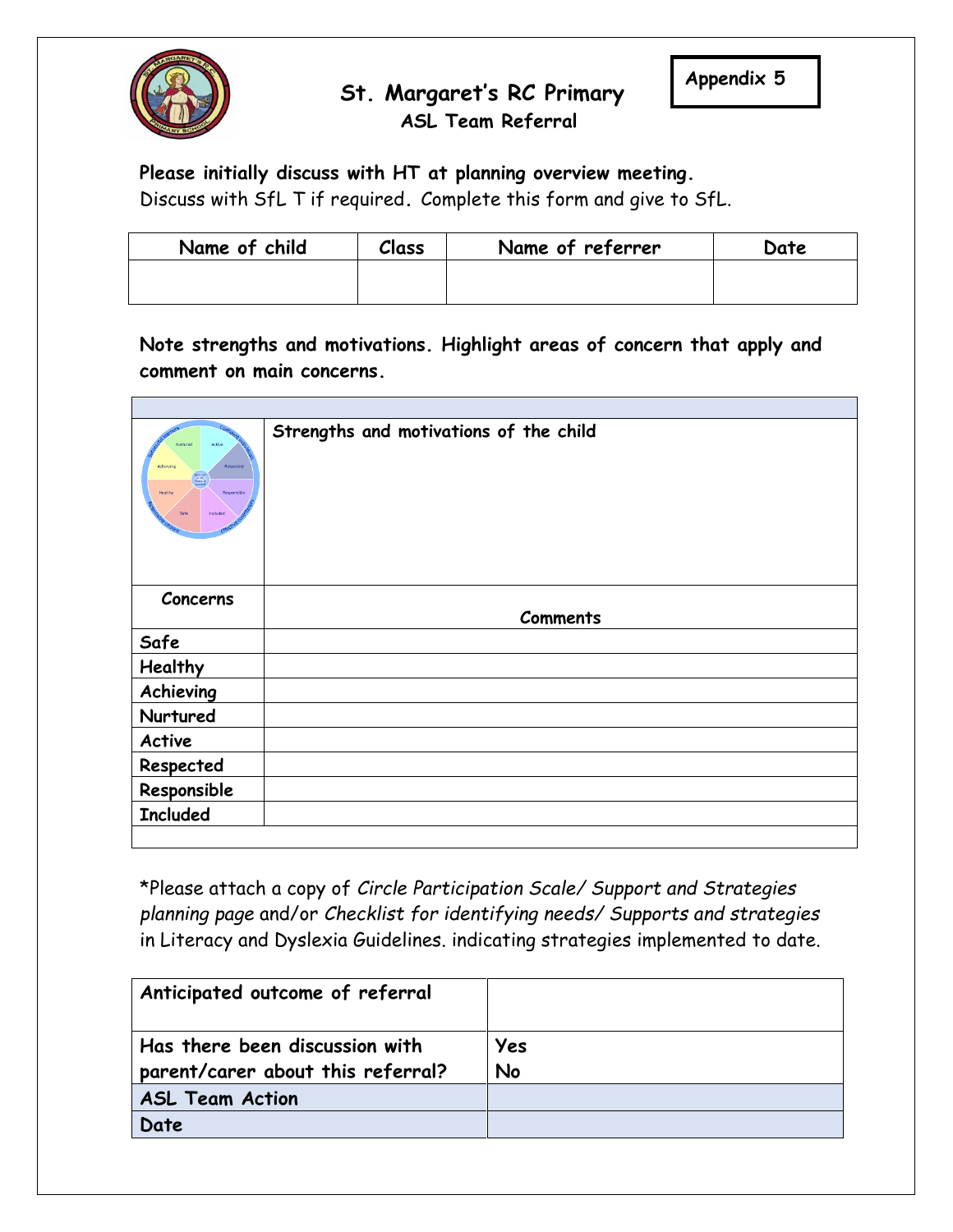#### **Enquire: The Scottish Advice Service for Additional Support for Learning**

Enquire offers free, independent, confidential advice and information on additional support for learning through:

- A telephone helpline 0345 123 2303
- An email enquiry service [info@enquire.org.uk](mailto:info@enquire.org.uk)
- An online enquiry service
- Two websites [www.enquire.org.uk](http://www.enquire.org.uk/) (for parents, carers and practitioners) and [www.enquire.org.uk/yp](http://www.enquire.org.uk/yp) (for children and young people)

Enquire also provides a range of accurate, clear and easy-to-read guides and fact sheets explaining everything from 'additional support in the early years' to 'what planning should take place for moving on from school

#### **Mindroom**

Mindroom is a charity whose team of Family Advice and Outreach Specialists listen to the difficulties families are experiencing and offer support to work through these challenges.

You can contact them through:

- A telephone helpline: 0131 370 6730
- An email enquiry service: [directhelp@mindroom.org](mailto:directhelp@mindroom.org)
- Website: www.mindroom.org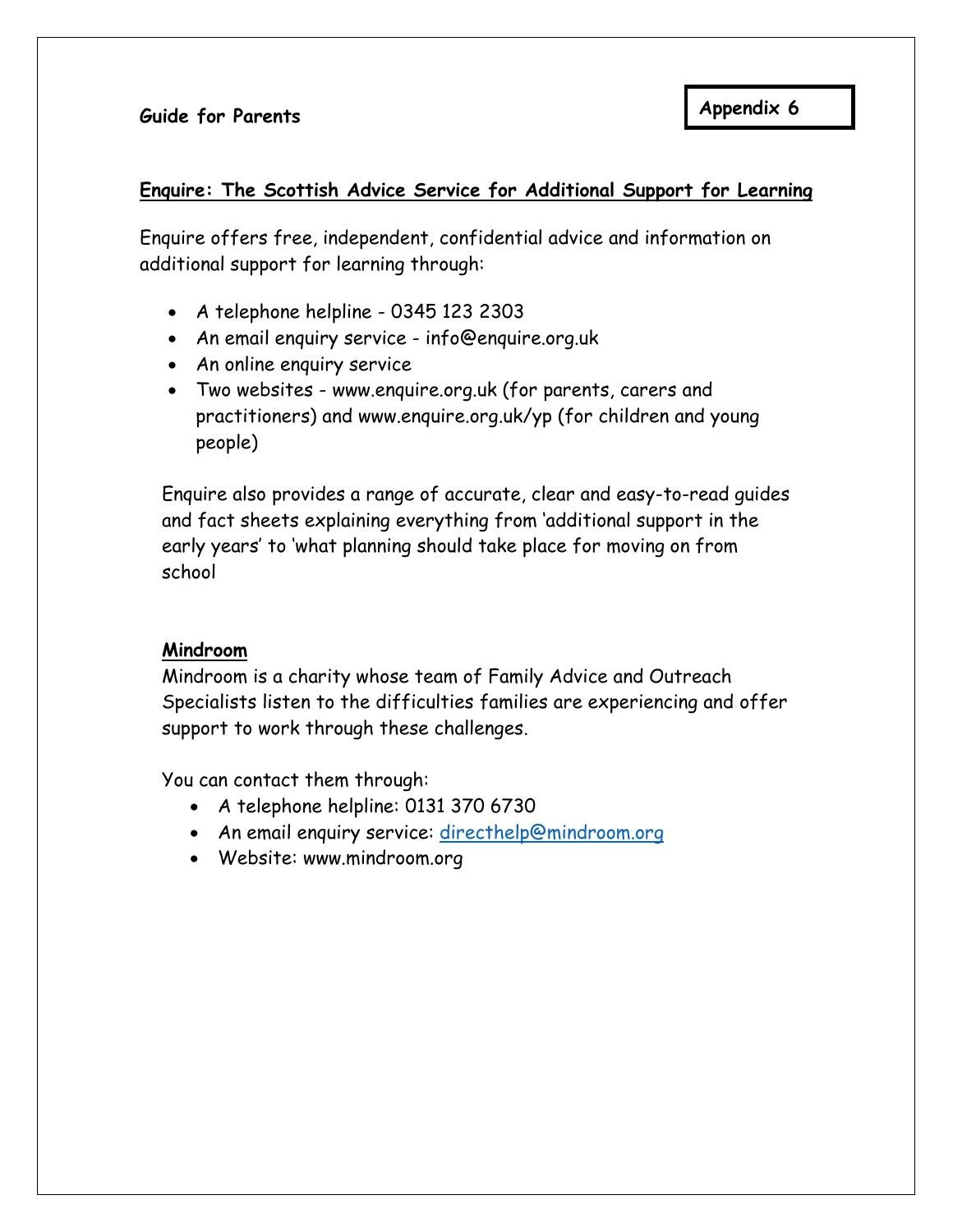# **Child Planning Meeting Minutes/ Plan Appendix 7**

#### Child's/Young Person's Plan and Minute of Meeting

Gett*ing it right*<br>for every child in Edinburgh

|                  | Child's/Young Person's Name                                                   | D.O.B                 | Children and Families Centre/ Nursery/School currently attending (if appropriate) |                  |                                              |               |
|------------------|-------------------------------------------------------------------------------|-----------------------|-----------------------------------------------------------------------------------|------------------|----------------------------------------------|---------------|
|                  |                                                                               |                       | <b>St. Margaret's Primary</b>                                                     |                  |                                              |               |
|                  | Details of Child's/Young Person's Planning Meeting<br>Who was at the meeting? |                       |                                                                                   |                  | Date of Meeting:                             |               |
| Click            | Name                                                                          | <b>E-Mail Address</b> |                                                                                   | Telephone Number | Job Title/Relationship to Child/Young Person | Click         |
| Add row<br>above |                                                                               |                       |                                                                                   |                  |                                              | Remove<br>Row |
| Add row          |                                                                               |                       |                                                                                   |                  |                                              |               |

#### **Everyone's Views**

| <b>Strengths</b>               |  |
|--------------------------------|--|
| Concerns                       |  |
| Current<br>Strategies          |  |
| Desired<br>Outcomes<br>/ Goals |  |

#### **Action Plan**

| <b>Click</b>     | No | Date | Desired Outcomes/ Goals Possible Solutions/ Actions | Who? | By when? | <b>Fyaluation/Comment</b> | <b>Click</b>    |
|------------------|----|------|-----------------------------------------------------|------|----------|---------------------------|-----------------|
| Add row<br>above |    |      |                                                     |      |          |                           | Remove I<br>Row |

#### Add row

#### **Review Meeting Details**

| Date of Next Meeting | Time | Venue                    |  |
|----------------------|------|--------------------------|--|
|                      |      | St Margaret's RC Primary |  |
| $ -$                 |      |                          |  |

#### Contacts

| ---------                |                     |  |  |  |
|--------------------------|---------------------|--|--|--|
| <b>Lead Professional</b> | <b>Named Person</b> |  |  |  |
|                          |                     |  |  |  |

| $\sim$ $\sim$<br>$Cample-$ | Job title | Date |
|----------------------------|-----------|------|
|                            |           |      |

| Child/ young person name: | Date: |  |
|---------------------------|-------|--|
| Comp                      |       |  |

v 1.1 Mar 2011

Page 2 of 2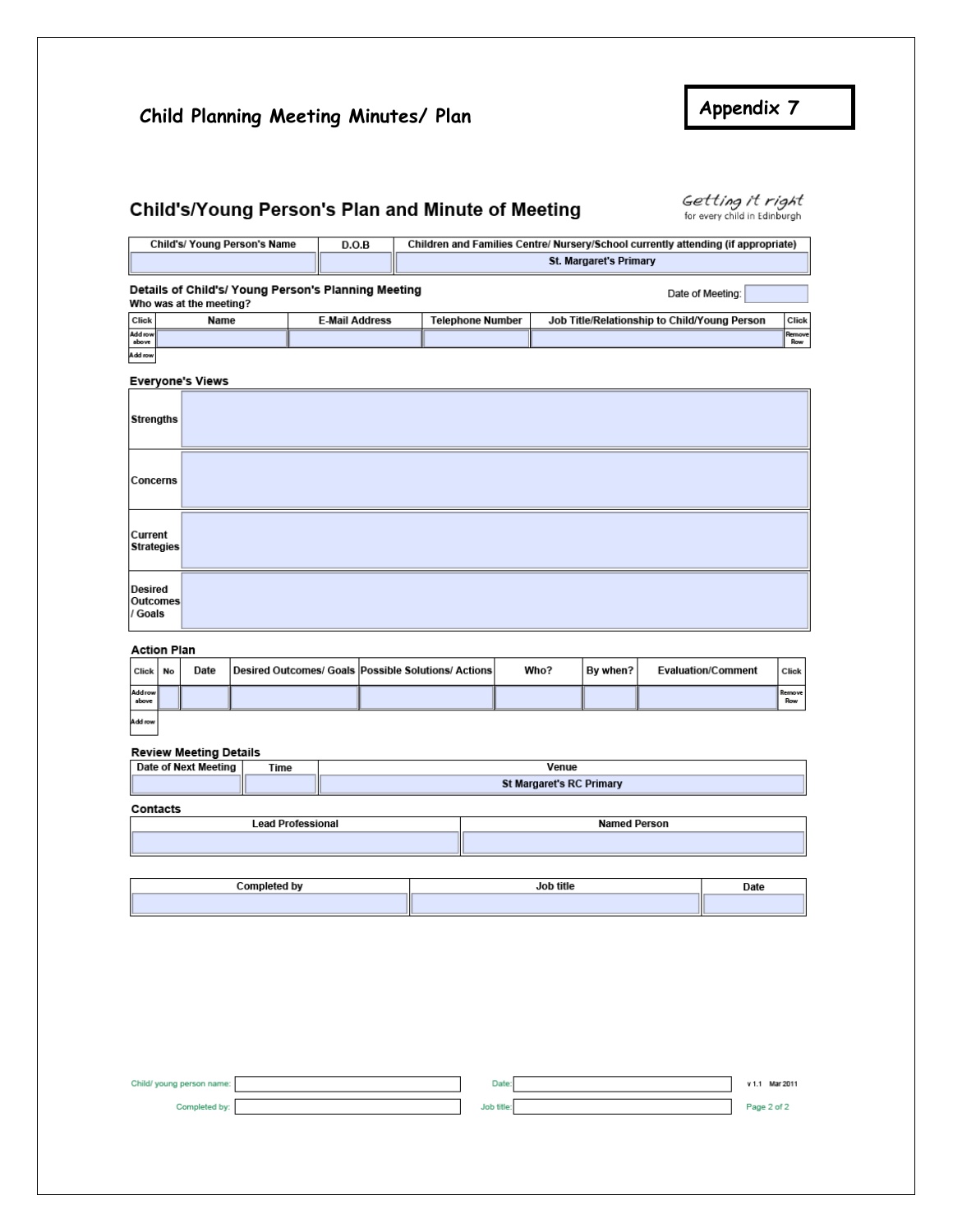

 **St Margaret's RC Primary School Strategies and Supports Record**





(Supported by CIRCLE Document **/** Literacy/Dyslexia Guidelines)

| Name of Child | Class | Date of Birth | Start date |
|---------------|-------|---------------|------------|
|               |       |               |            |

### **Profile:**

Strengths/ curricular achievements

Info from any Partner Services/ Agency involvement

Pertinent assessment information (can be attached)

### **Factors giving rise to Additional Support Needs**

• .

| Impact on learning                                                                                            | Date |
|---------------------------------------------------------------------------------------------------------------|------|
| (See below or attached 'Summary of concerns for CPS' or Literacy/Dyslexia Checklist<br>or Assessment of Need) |      |
| ٠                                                                                                             |      |
|                                                                                                               |      |
|                                                                                                               |      |
|                                                                                                               |      |

|      | Strategies and Supports (specific to this learner) (Within class - Pathway 1/<br>Within school: Pathway 2)<br>(See below or attached 'CPS - Skills, Supports and Strategies' or Literacy/Dyslexia Checklist) |                                                                                                                                      |  |  |
|------|--------------------------------------------------------------------------------------------------------------------------------------------------------------------------------------------------------------|--------------------------------------------------------------------------------------------------------------------------------------|--|--|
| Date |                                                                                                                                                                                                              | Evaluation/ Next steps/                                                                                                              |  |  |
|      |                                                                                                                                                                                                              | <b>Comments</b>                                                                                                                      |  |  |
|      | Within class:                                                                                                                                                                                                | Make notes here or attach<br>'CPS - Skills, Supports and                                                                             |  |  |
|      | Within school:                                                                                                                                                                                               | Strategies sheet -<br>Outcome/ Next Steps" or                                                                                        |  |  |
|      | From other agencies: (Pathway 3)                                                                                                                                                                             | Literacy/Dyslexia<br>Checklist<br>Add/ attach if<br>appropriate:<br>• child's comments<br>• Assessment of Need<br><b>CPM</b> minutes |  |  |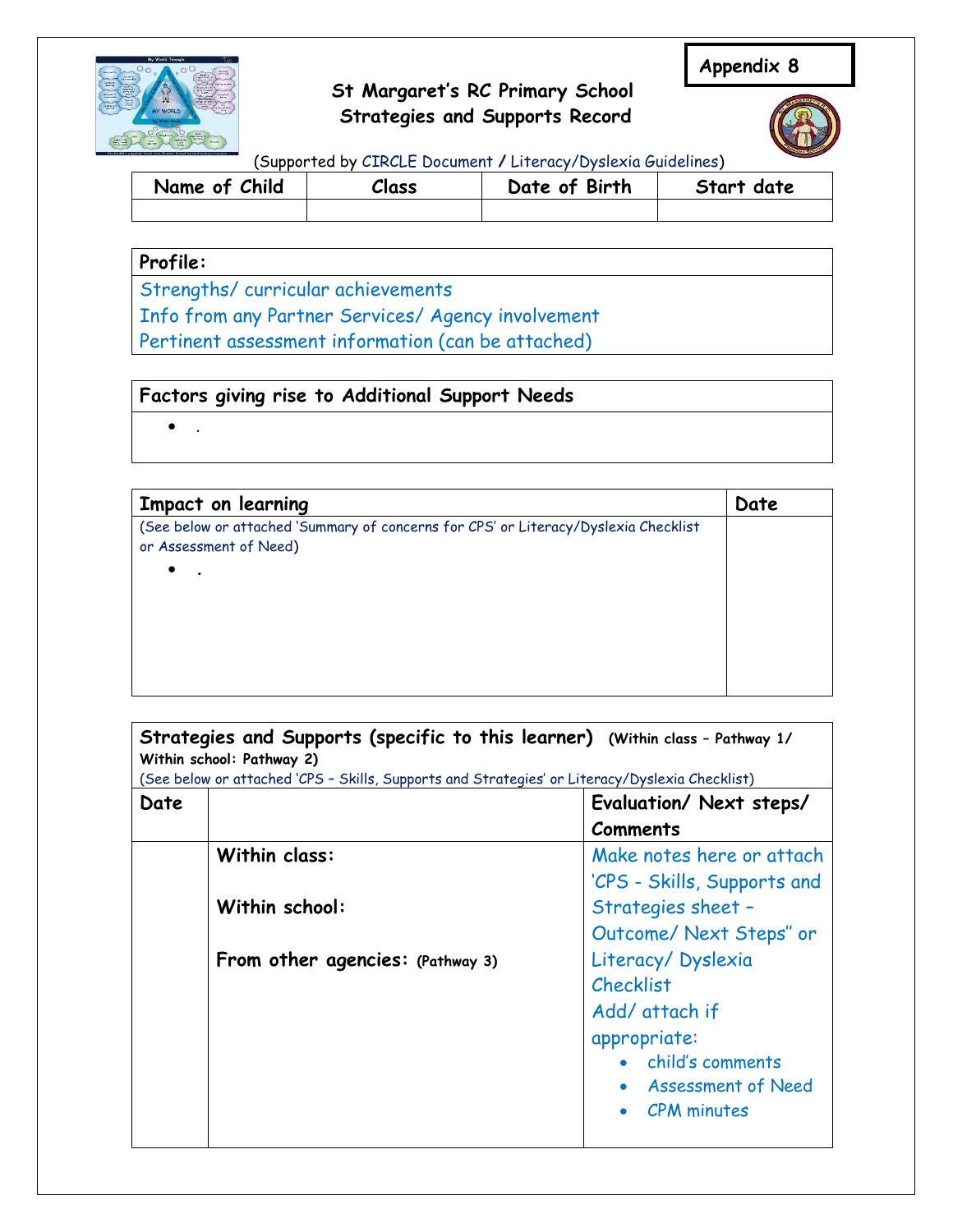| Parent/ Carer and Learner Views | Date<br>shared |
|---------------------------------|----------------|
|                                 |                |
|                                 |                |
|                                 |                |
|                                 |                |

#### Date: Completed by: Next Review date:

#### **Checklist: Does the information above answer the following questions?**

- What is getting in the way of this child's wellbeing?
- Do I have all the information I need to help this child? (If not, what other information do I need?)
- What can I do in class (Pathway 1) to support this child?
- What can we do in school (Pathway 2) to support this child?
- Is any additional help required? If so, which Partner Services/Agencies should we refer to?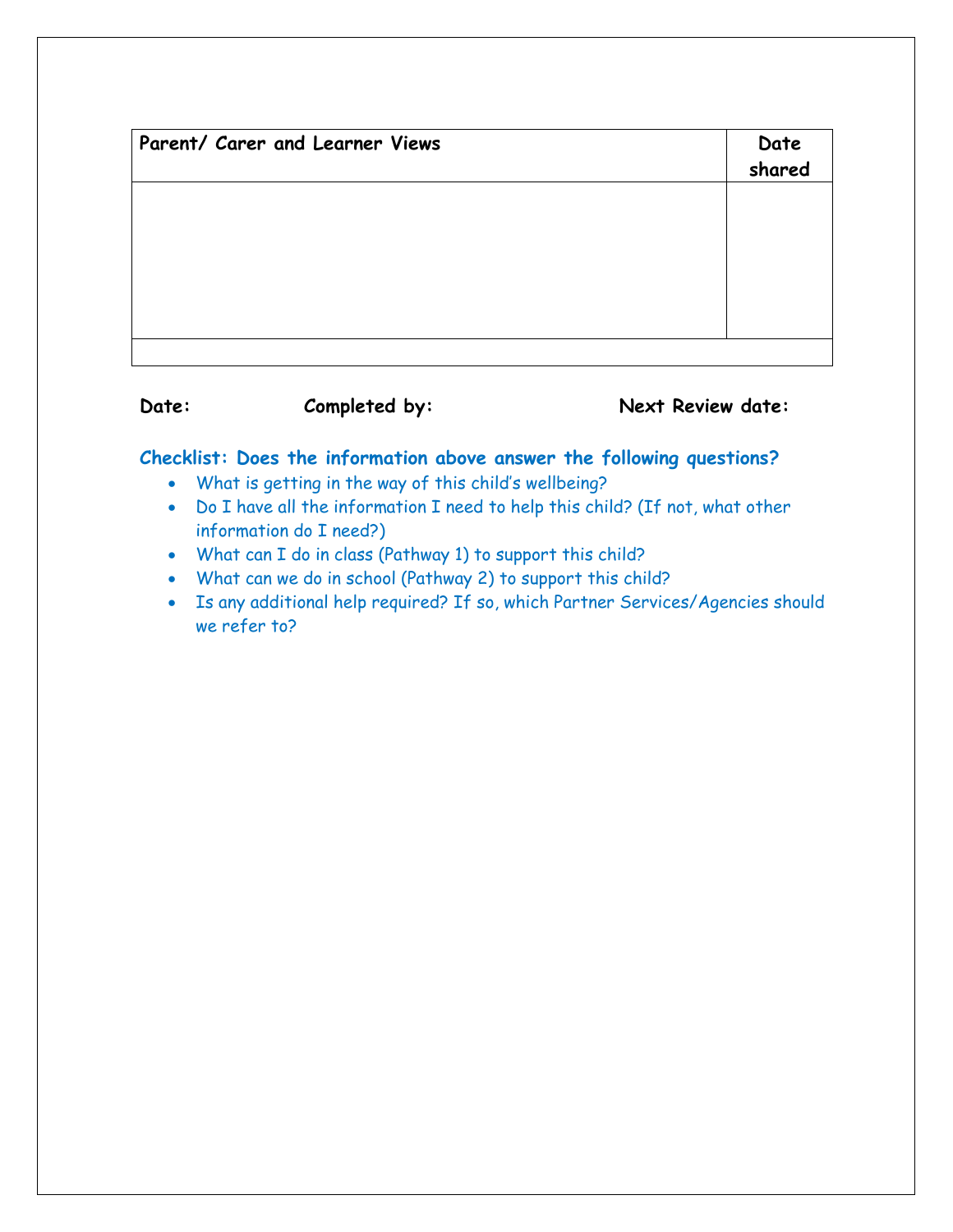|           | <b>Individualised Educational Programmes (IEP) Calendar</b>                  | Appendix 9 |
|-----------|------------------------------------------------------------------------------|------------|
| Term 1    |                                                                              |            |
| $\bullet$ | Plan new Short Term Targets (STTs)                                           |            |
|           | New class teacher/PSA/SfL<br>$\circ$                                         | August/    |
|           | September                                                                    |            |
| $\bullet$ | Laminate pupils friendly Long Term Targets (LTTs) for use in class/          |            |
|           | with PSA/ at home                                                            |            |
|           | Share/ discuss LTTs and STTs with pupil (as appropriate)                     | August/    |
|           | ○ SfL T /PSA                                                                 |            |
|           | September                                                                    |            |
| $\bullet$ | IEP STT Review: Share new STTs and progress towards them at                  |            |
|           | Parents Consultation Meeting (Extra time + follow up with SfL T if required) |            |
|           | ○ CT/ SfL T/ Parent/Carers                                                   | October    |
|           |                                                                              |            |
| Term 2    |                                                                              |            |
|           | <b>Assess IEP STTs</b>                                                       |            |
|           | ○ Current class teacher / PSA                                                | December   |
|           |                                                                              |            |
| ٠         | Complete CPM Agenda and Child's View paperwork for STT                       |            |
|           | Current class teacher / PSA<br>$\circ$                                       | December   |
| ٠         | IEP CPM: Evaluate STT and plan new STTs                                      |            |
|           | Current class teacher; PSA; SfL T; Parent/Carers; Pupil (as<br>$\circ$       |            |
|           | appropriate)/ Partner Services/Agencies                                      | December   |
|           |                                                                              |            |
|           | • SfL T send home STTs to parents/carers                                     | December   |
|           |                                                                              |            |
| Term 3    |                                                                              |            |
| $\bullet$ | IEP STT Review: Share progress towards new STTs at Parents                   |            |
|           | Consultation Meeting. (Extra time + follow up with SfL T if required)        |            |
|           | ○ CT/ SfL T/ Parent/Carers                                                   | February   |
|           |                                                                              |            |
|           | Plan new STTs                                                                |            |
|           | ○ Class teacher/PSA/SfL T                                                    | March /    |
|           |                                                                              | April      |
|           |                                                                              |            |
|           | Share STT with Parents/ Carers                                               | March/     |
|           | $\circ$ SfL T send home                                                      | April      |
|           |                                                                              |            |